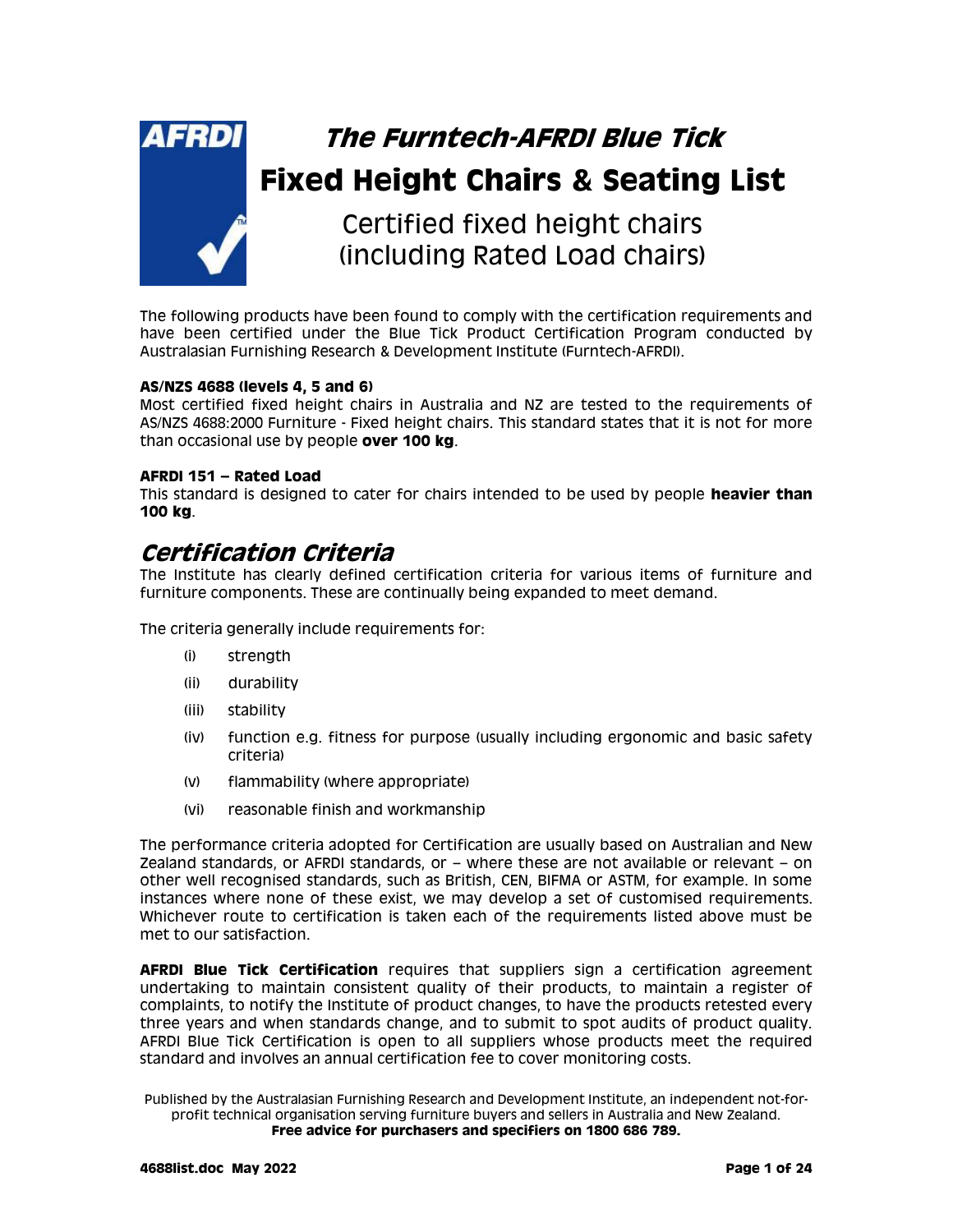Published by the Australasian Furnishing Research and Development Institute an independent not-forprofit technical organisation serving furniture buyers and sellers in Australia and New Zealand. Free advice for purchasers and specifiers on 1800 686 789.

The Institute welcomes questions concerning the standard or the products listed and, in particular, where products not listed below are represented as complying with standards.

#### **Blue Tick Approved Products**

The suppliers of the listed products have undertaken to maintain quality standards, to advise Furntech of model changes and complaints, and to accept a system of random audits.

**AFRDI**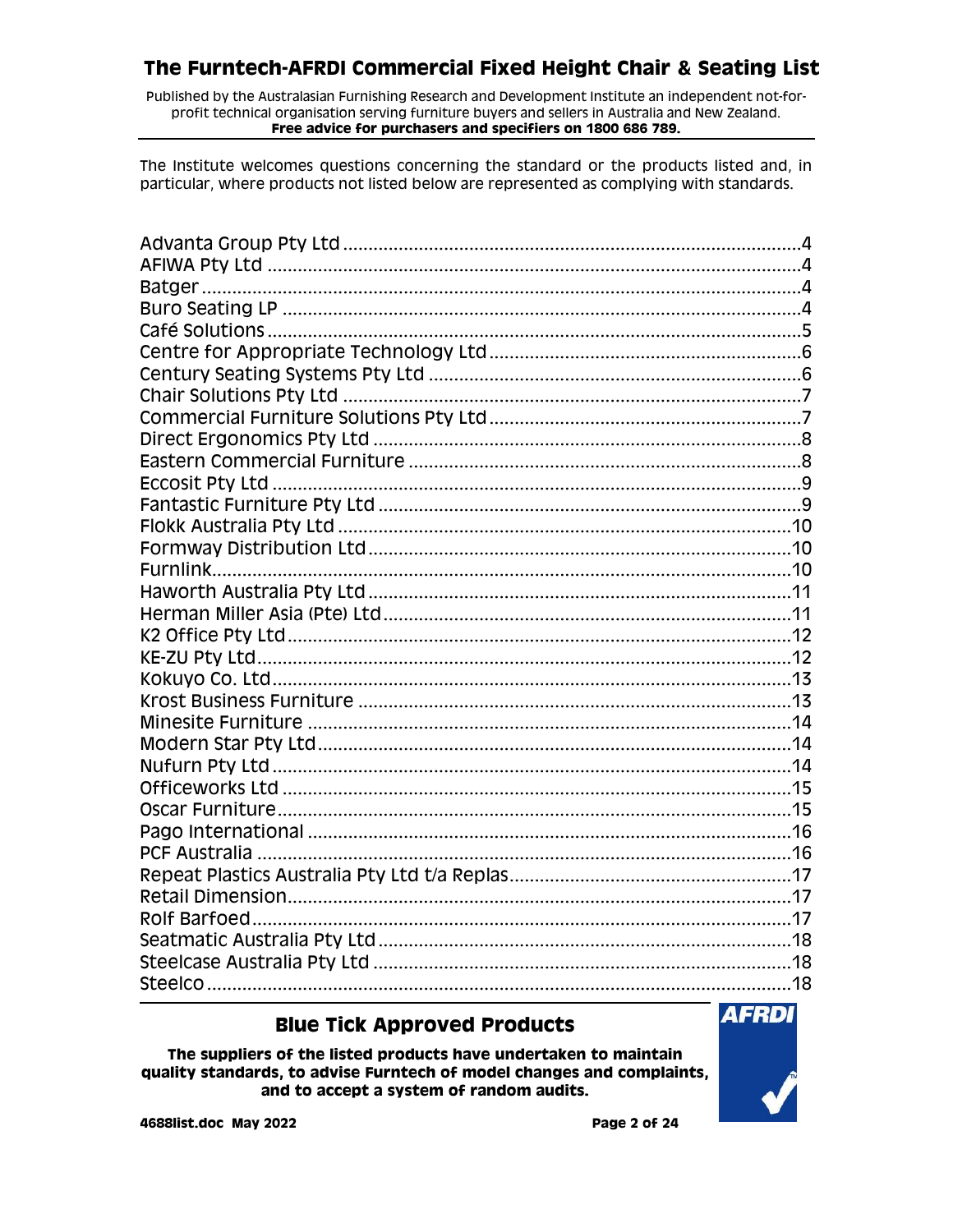Published by the Australasian Furnishing Research and Development Institute an independent not-forprofit technical organisation serving furniture buyers and sellers in Australia and New Zealand.<br>Exac advise for nurshasers and specifiers on 1900,696,790.

| Free advice for purchasers and specifiers on 1800 686 789. |     |
|------------------------------------------------------------|-----|
|                                                            | .19 |
|                                                            |     |
|                                                            |     |
|                                                            | .20 |
|                                                            | .21 |
|                                                            | .21 |
|                                                            | .21 |
|                                                            | .22 |
|                                                            | .22 |
|                                                            |     |
|                                                            | .23 |
|                                                            | .23 |
|                                                            | .24 |
|                                                            |     |

#### **Blue Tick Approved Products**

**The suppliers of the listed products have undertaken to maintain quality standards, to advise Furntech of model changes and complaints, and to accept a system of random audits.**



**4688list.doc May 2022 Page 3 of 24**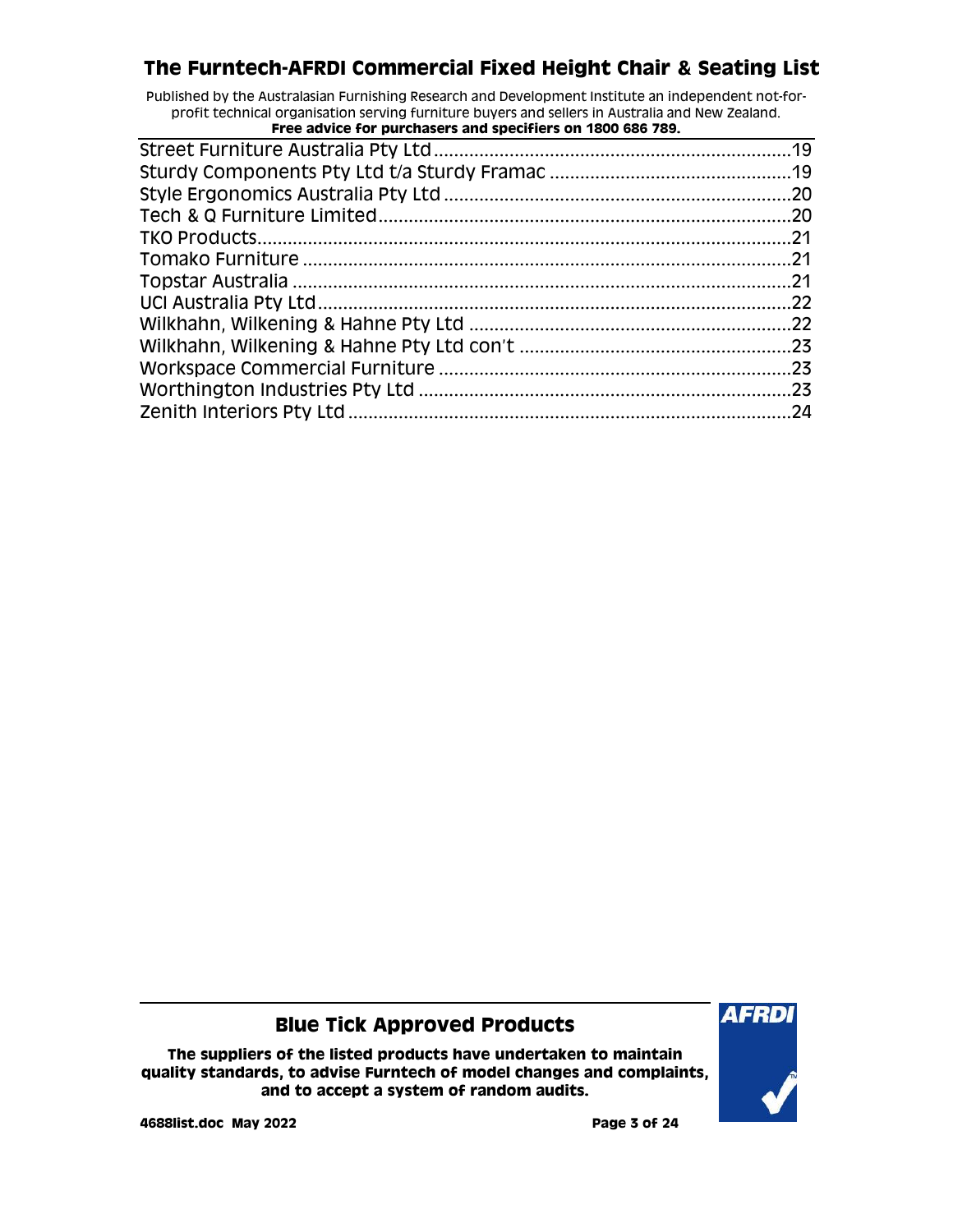Published by the Australasian Furnishing Research and Development Institute an independent not-forprofit technical organisation serving furniture buyers and sellers in Australia and New Zealand. **Free advice for purchasers and specifiers on 1800 686 789.**

### <span id="page-3-0"></span>**Advanta Group Pty Ltd**

| Phone: 1800 800 980      | Website: www.advanta.com.au<br>advanta@advanta.com.au<br>Email: |                               |                                        |              |  |
|--------------------------|-----------------------------------------------------------------|-------------------------------|----------------------------------------|--------------|--|
| Product                  |                                                                 | <b>Standard</b><br>Test Level | <b>Expiry Date of</b><br>Certification | Reference No |  |
| Unica Breo Chair         | Certificate                                                     | AS/NZS<br>4688<br>Level 6     | 22/9/24                                | 15766/2      |  |
| AFIWA Pty Ltd            |                                                                 |                               |                                        |              |  |
| (08) 9249 7999<br>Phone: | Email                                                           | brunot@afifurniture.com       | Website: www.allproductsupplies.com.au |              |  |
| <b>Product</b>           |                                                                 | <b>Standard</b><br>Test Level | <b>Expiry Date of</b><br>Certification | Reference No |  |

<span id="page-3-1"></span>

| APSSCH Staka Chair | Certificate | AS/NZS  | 16/3/24 | 15519/1 |
|--------------------|-------------|---------|---------|---------|
|                    |             | 4688    |         |         |
|                    |             | Level 6 |         |         |

#### <span id="page-3-2"></span>**Batger**

| Phone: 1300 553 240  | Email:      | Website: www.batger.com.au<br>sales@batger.com.au |                                        |              |  |
|----------------------|-------------|---------------------------------------------------|----------------------------------------|--------------|--|
| <b>Product</b>       |             | <b>Standard</b><br><b>Test Level</b>              | <b>Expiry Date of</b><br>Certification | Reference No |  |
| Shell Chair 4 Seater | Certificate | AS/NZS<br>4688<br>Level 4                         | 10/5/24                                | 15761/1      |  |

### <span id="page-3-3"></span>**Buro Seating LP**

| 0011 64 9271 5999<br>Phone: |                         | Email:      | Website: www.buroseating.com<br>chris.phillips@buroseating.com |                                        |                     |
|-----------------------------|-------------------------|-------------|----------------------------------------------------------------|----------------------------------------|---------------------|
| <b>Product</b>              |                         |             | <b>Standard</b><br><b>Test Level</b>                           | <b>Expiry Date of</b><br>Certification | <b>Reference No</b> |
|                             | Buro Lindis 4 Leg Chair | Certificate | AS/NZS<br>4688<br>Level 6                                      | 1/12/23                                | 15736/1             |

#### **Blue Tick Approved Products**

**The suppliers of the listed products have undertaken to maintain quality standards, to advise Furntech of model changes and complaints, and to accept a system of random audits.**

**AFRDI**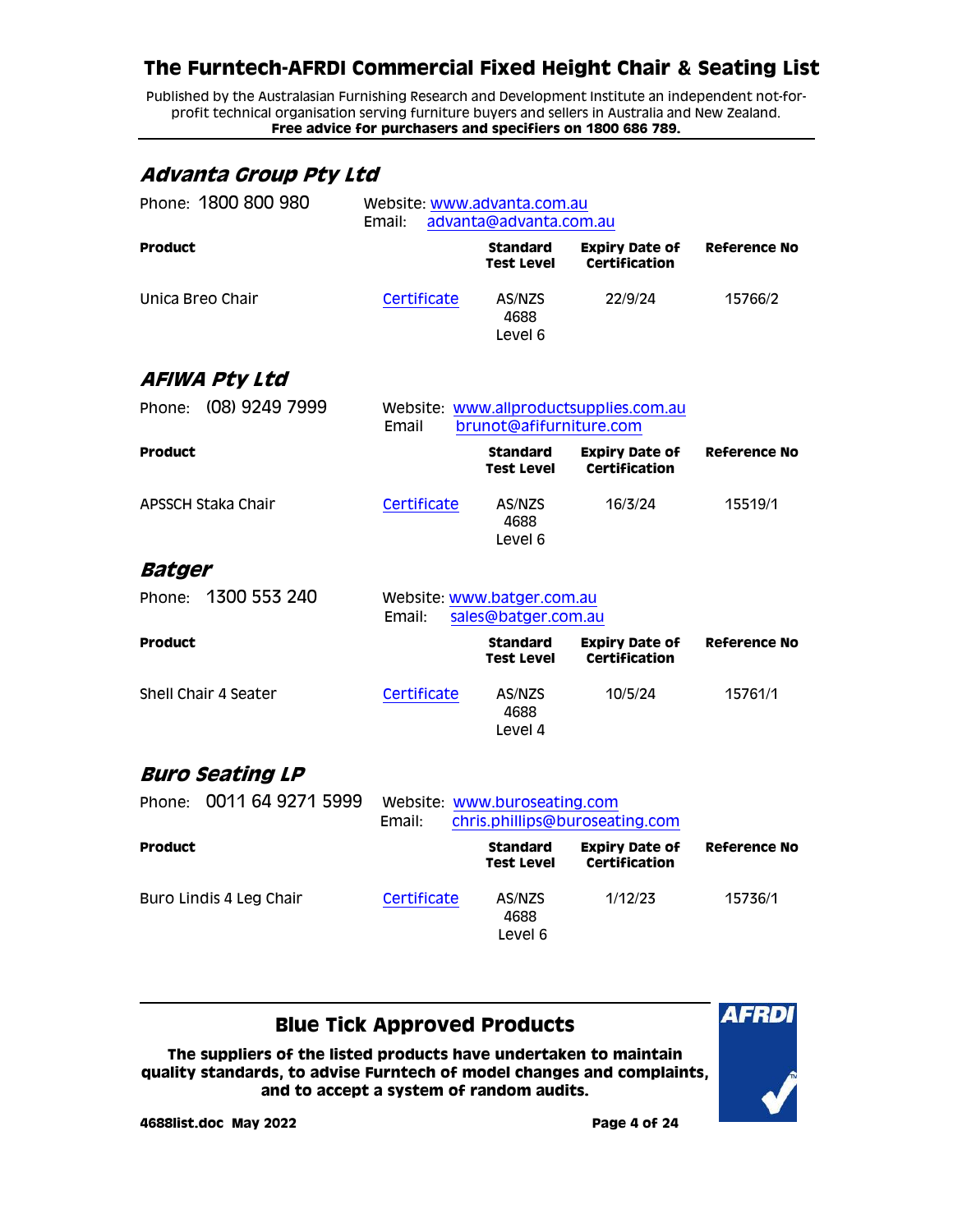Published by the Australasian Furnishing Research and Development Institute an independent not-forprofit technical organisation serving furniture buyers and sellers in Australia and New Zealand. **Free advice for purchasers and specifiers on 1800 686 789.**

### <span id="page-4-0"></span>**Café Solutions**

| Phone: (07) 3205 1616                                     | Website:<br>Email: | www.cafesolutions.com.au<br>sales@cafesolutions.com.au         |                                        |                     |  |
|-----------------------------------------------------------|--------------------|----------------------------------------------------------------|----------------------------------------|---------------------|--|
| <b>Product</b>                                            |                    | <b>Standard</b><br><b>Test Level</b>                           | <b>Expiry Date of</b><br>Certification | <b>Reference No</b> |  |
| <b>Steel Cabaret Chair</b>                                | Certificate        | AS/NZS<br>4688<br>Level 4                                      | 23/6/21                                | 14262/1             |  |
| Cross Back Metal Chair in light<br>timber                 | Certificate        | AS/NZS<br>4688<br>Level 4                                      | 27/9/23                                | 15594/1             |  |
| Helen Stool                                               | Certificate        | AS/NZS<br>4688<br>Level 6                                      | 23/11/23                               | 15629/1             |  |
| <b>Tall Hairpin Stool</b><br>76 cm with timber seat       | Certificate        | AS/NZS<br>4688<br>Level 4                                      | 27/11/23                               | 15629/2             |  |
| Emma Chair                                                | Certificate        | AS/NZS<br>4688<br>Level 4                                      | 16/12/23                               | 15380/1             |  |
| Hairpin Chair                                             | Certificate        | AS/NZS<br>4688<br>Level 4                                      | 16/12/23                               | 15382/1             |  |
| Resin Crossback Chair                                     | Certificate        | AS/NZS<br>4688<br>Level 6                                      | 16/12/23                               | 15594/2             |  |
| Madeline Chair                                            | Certificate        | AFRDI 151<br>Rated Load<br>135 kg<br>AS/NZS<br>4688<br>Level 6 | 17/4/24                                | 15902/1             |  |
| Replica Tolix 4 Leg Stool Range<br>Steel with Wooden Seat | Certificate        | AS/NZS<br>4688<br>Level 4                                      | 21/4/24                                | 15913/1             |  |
| Replica Tolix 4 Leg Stool Range<br>All Steel Construction | Certificate        | AS/NZS<br>4688<br>Level 4                                      | 21/4/24                                | 15913/2             |  |

#### **Blue Tick Approved Products**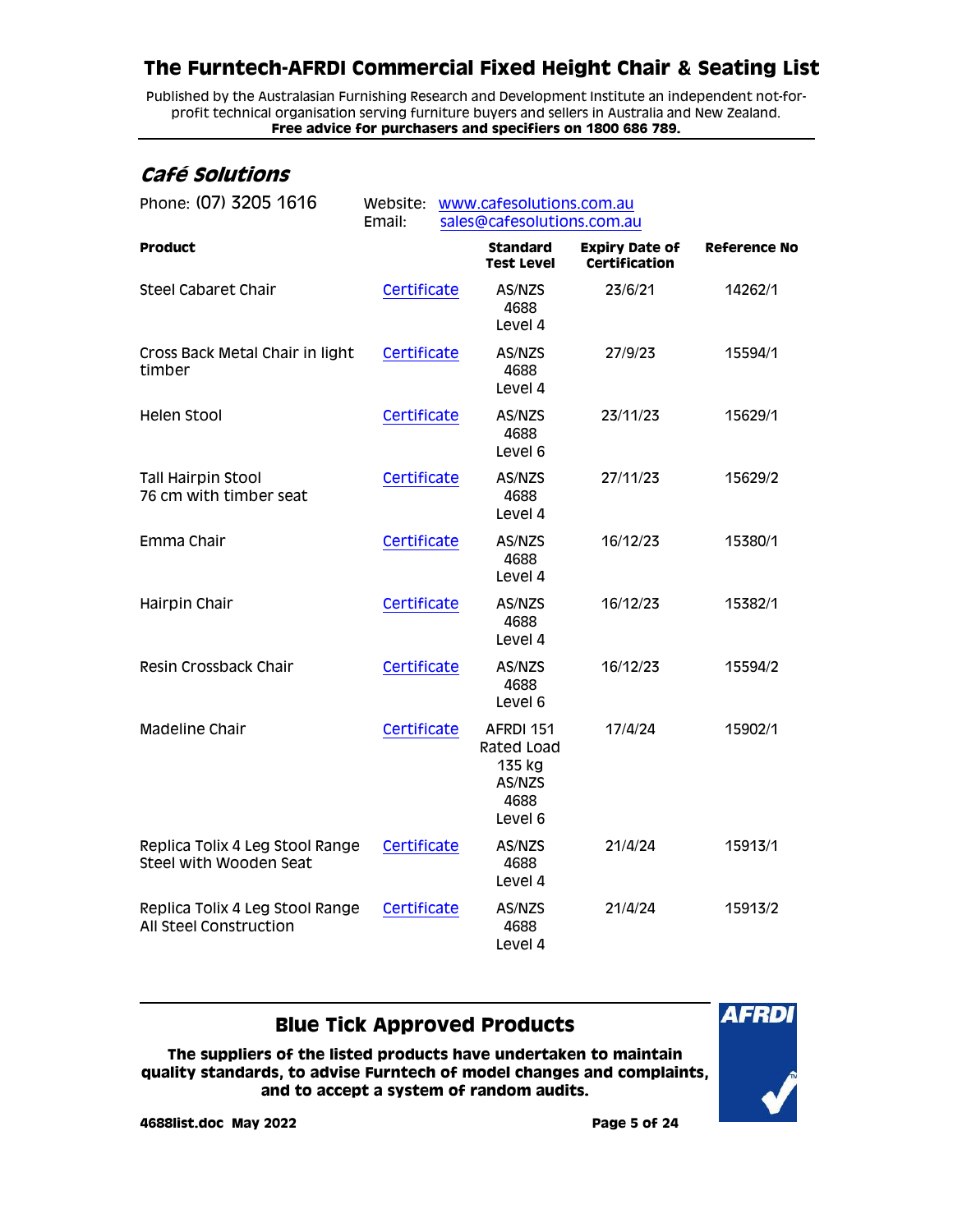Published by the Australasian Furnishing Research and Development Institute an independent not-forprofit technical organisation serving furniture buyers and sellers in Australia and New Zealand. **Free advice for purchasers and specifiers on 1800 686 789.**

### <span id="page-5-0"></span>**Centre for Appropriate Technology Ltd**

| Phone: (08) 8959 6213 | Website:<br>Email: | lucy.ayre@cfat.org.au |                                      |                                        |              |  |
|-----------------------|--------------------|-----------------------|--------------------------------------|----------------------------------------|--------------|--|
| <b>Product</b>        |                    |                       | <b>Standard</b><br><b>Test Level</b> | <b>Expiry Date of</b><br>Certification | Reference No |  |
| Wren Chair WC01       | Certificate        |                       | AS/NZS<br>4688<br>Level 6            | 14/8/22                                | 14761/1      |  |

#### <span id="page-5-1"></span>**Century Seating Systems Pty Ltd**

| Phone: (02) 9708 6163 | Email:      | Website: www.centuryseating.com.au<br>sales@centuryseating.com.au |                                        |              |  |
|-----------------------|-------------|-------------------------------------------------------------------|----------------------------------------|--------------|--|
| <b>Product</b>        |             | <b>Standard</b><br><b>Test Level</b>                              | <b>Expiry Date of</b><br>Certification | Reference No |  |
| SIM Chair             | Certificate | AS/NZS<br>4688<br>Level 6                                         | 9/7/23                                 | 15481/1      |  |

#### **Blue Tick Approved Products**

**The suppliers of the listed products have undertaken to maintain quality standards, to advise Furntech of model changes and complaints, and to accept a system of random audits.**



**4688list.doc May 2022 Page 6 of 24**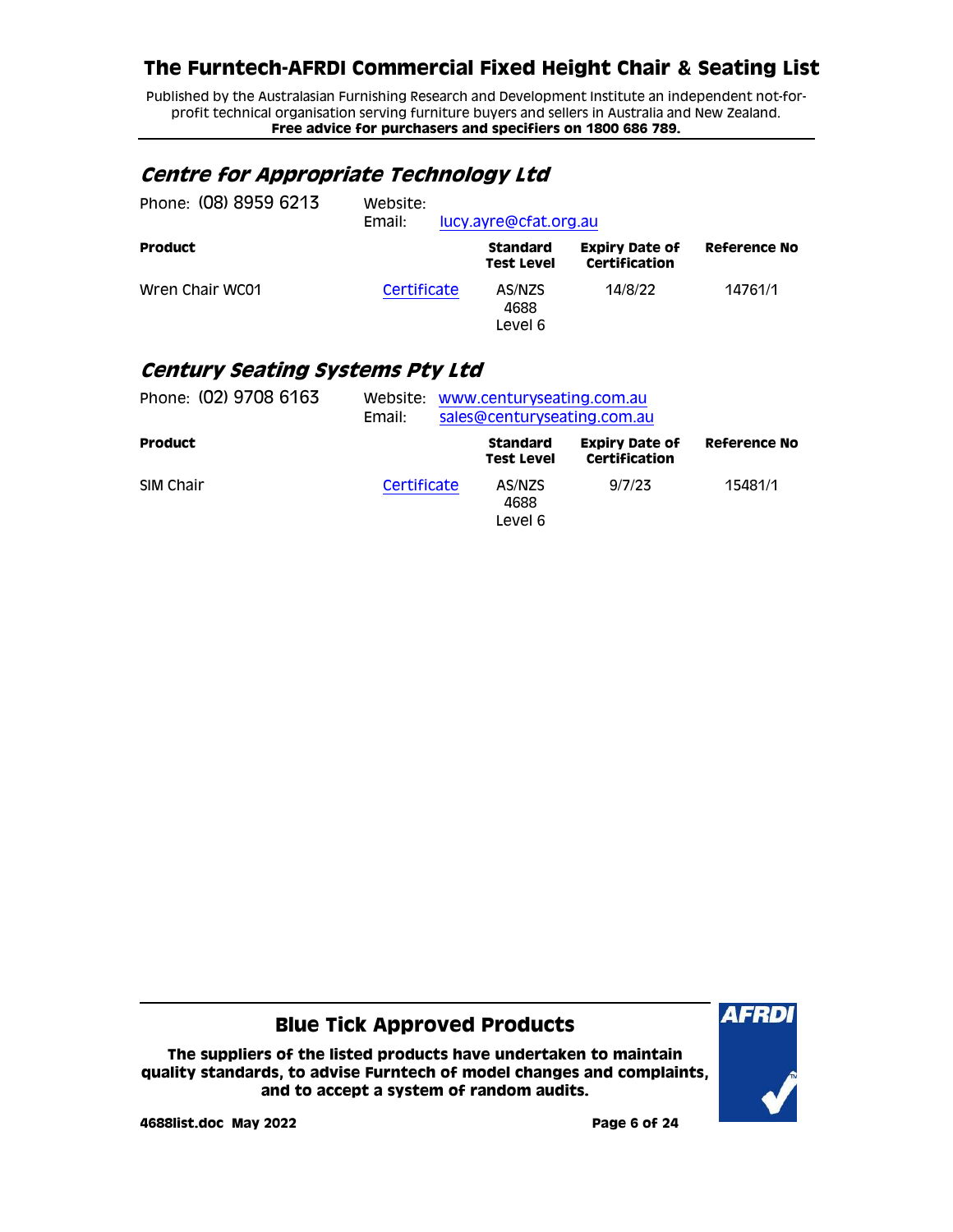Published by the Australasian Furnishing Research and Development Institute an independent not-forprofit technical organisation serving furniture buyers and sellers in Australia and New Zealand. **Free advice for purchasers and specifiers on 1800 686 789.**

### <span id="page-6-0"></span>**Chair Solutions Pty Ltd**

| Phone: (07) 3865 4305        | Website:<br>Email: |                                      | accounts@chairsolutions.com.au                |                     |
|------------------------------|--------------------|--------------------------------------|-----------------------------------------------|---------------------|
| <b>Product</b>               |                    | <b>Standard</b><br><b>Test Level</b> | <b>Expiry Date of</b><br><b>Certification</b> | <b>Reference No</b> |
| Venice Sled Base Chair       | Certificate        | AS/NZS<br>4688<br>Level 6            | 22/3/23                                       | 15294/1             |
| Venice 4 Leg Chair           | Certificate        | AS/NZS<br>4688<br>Level 6            | 22/3/23                                       | 15294/2             |
| Venice Mesh Sled Base Chair  | Certificate        | AS/NZS<br>4688<br>Level 5            | 22/3/23                                       | 15294/3             |
| Venice Linea 4 Leg Chair     | Certificate        | AS/NZS<br>4688<br>Level 6            | 22/3/23                                       | 15294/4             |
| Venice Mesh 4 Leg Chair      | Certificate        | AS/NZS<br>4688<br>Level 5            | 22/3/23                                       | 15294/5             |
| Venice Linea Sled Base Chair | Certificate        | AS/NZS<br>4688<br>Level 6            | 22/3/23                                       | 15294/6             |
| Venice Linea Sled Base Chair | Certificate        | AFRDI 151<br>Rated Load<br>135 kg    | 18/5/23                                       | 15386/1             |

### <span id="page-6-1"></span>**Commercial Furniture Solutions Pty Ltd**

| Phone: (03) 9780 8800         | Website:<br>Email: | thelma@commercialfs.com.au           |                                        |                     |
|-------------------------------|--------------------|--------------------------------------|----------------------------------------|---------------------|
| <b>Product</b>                |                    | <b>Standard</b><br><b>Test Level</b> | <b>Expiry Date of</b><br>Certification | <b>Reference No</b> |
| Chameleon Sled Visitors Chair | Certificate        | AS/NZS<br>4688<br>Level 6            | 23/10/24                               | 16181/1             |

#### **Blue Tick Approved Products**

**The suppliers of the listed products have undertaken to maintain quality standards, to advise Furntech of model changes and complaints, and to accept a system of random audits.**



**4688list.doc May 2022 Page 7 of 24**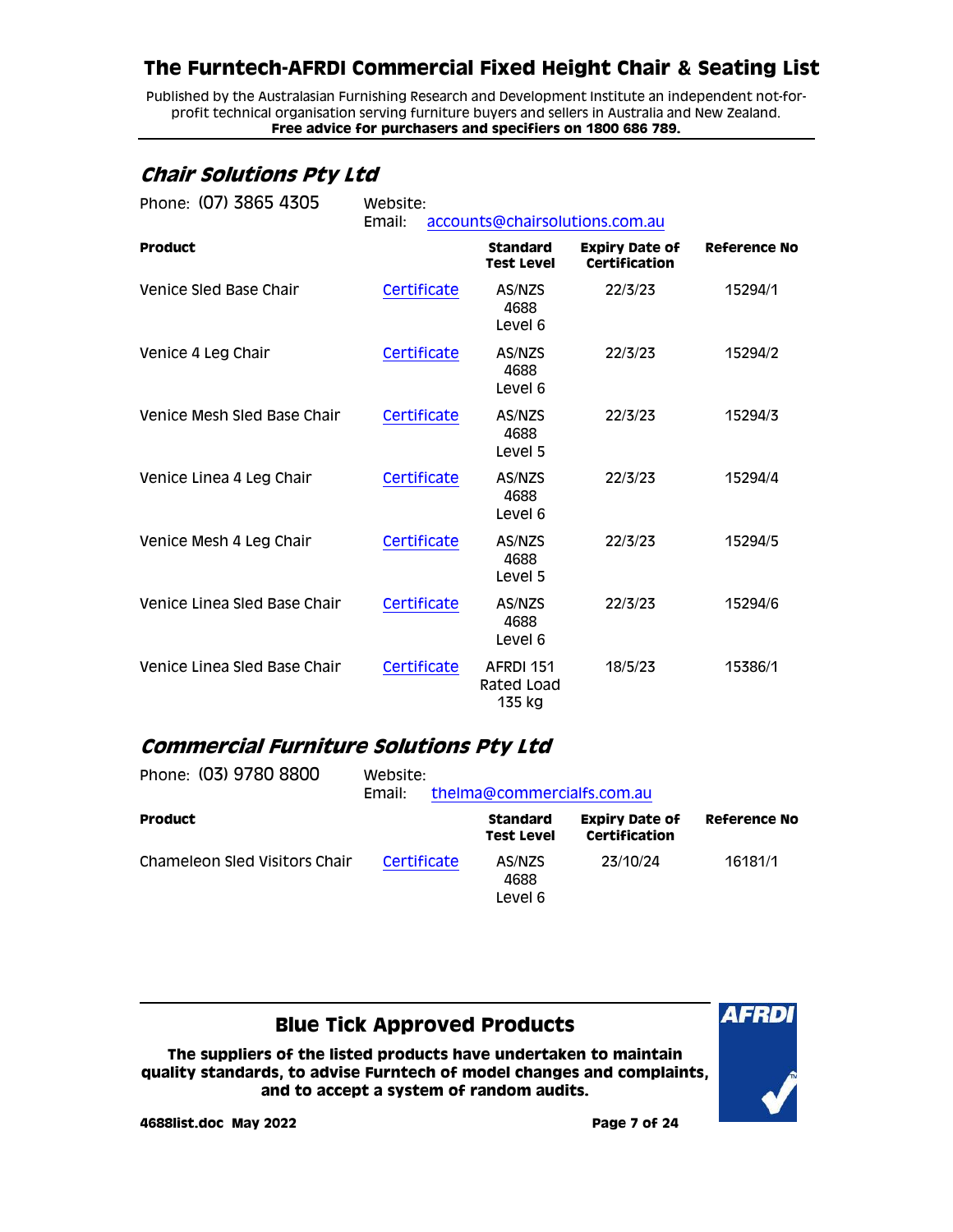Published by the Australasian Furnishing Research and Development Institute an independent not-forprofit technical organisation serving furniture buyers and sellers in Australia and New Zealand. **Free advice for purchasers and specifiers on 1800 686 789.**

### <span id="page-7-0"></span>**Direct Ergonomics Pty Ltd**

| Phone: (02) 9609 7811 | Email:      | Website: www.denet.com.au<br>donna@denet.com.au |                                        |                     |
|-----------------------|-------------|-------------------------------------------------|----------------------------------------|---------------------|
| <b>Product</b>        |             | <b>Standard</b><br><b>Test Level</b>            | <b>Expiry Date of</b><br>Certification | <b>Reference No</b> |
| Pixar Chair           | Certificate | AS/NZS<br>4688<br>Level 4                       | 1/9/23                                 | 15571/1             |

#### <span id="page-7-1"></span>**Eastern Commercial Furniture**

| Phone: (03) 9818 5444 | Website:<br>Email: | info@ecf.com.au                      |                                        |              |  |
|-----------------------|--------------------|--------------------------------------|----------------------------------------|--------------|--|
| <b>Product</b>        |                    | <b>Standard</b><br><b>Test Level</b> | <b>Expiry Date of</b><br>Certification | Reference No |  |
| Position 100 Chair    | Certificate        | AS/NZS<br>4688<br>Level 4            | 12/12/22                               | 15154/1      |  |
| Line 300 Chair        | Certificate        | AS/NZS<br>4688<br>Level 4            | 20/5/23                                | 15405/1      |  |

#### **Blue Tick Approved Products**

**The suppliers of the listed products have undertaken to maintain quality standards, to advise Furntech of model changes and complaints, and to accept a system of random audits.**



**4688list.doc May 2022 Page 8 of 24**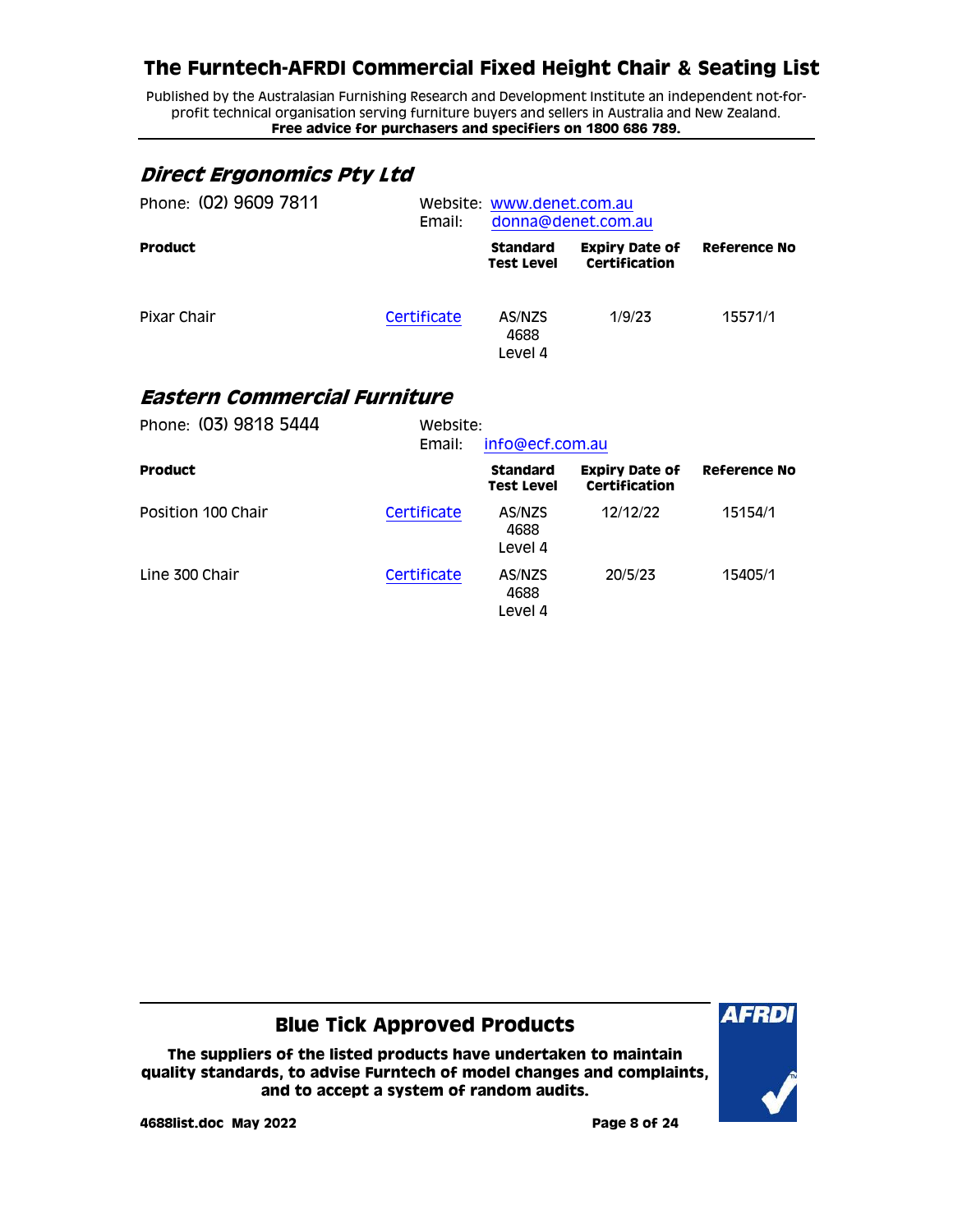Published by the Australasian Furnishing Research and Development Institute an independent not-forprofit technical organisation serving furniture buyers and sellers in Australia and New Zealand. **Free advice for purchasers and specifiers on 1800 686 789.**

#### <span id="page-8-0"></span>**Eccosit Pty Ltd**

| Phone: (02) 9516 4577                          | Email: | Website: www.eccosit.com.au<br>karl@eccosit.com.au |                                               |              |  |
|------------------------------------------------|--------|----------------------------------------------------|-----------------------------------------------|--------------|--|
| <b>Product</b>                                 |        | <b>Standard</b><br>Test Level                      | <b>Expiry Date of</b><br><b>Certification</b> | Reference No |  |
| Revolution 4 Leg Visitors Chair                |        | AS/NZS<br>4688<br>Level 6                          | 28/1/23                                       | 15210/1      |  |
| Noma Chair                                     |        | AS/NZS<br>4688<br>Level 6                          | 28/1/23                                       | 15305/1      |  |
| Titan II                                       |        | AS/NZS<br>4688<br>Level 6                          | 4/8/23                                        | 15542/1      |  |
| Web Chair                                      |        | AS/NZS<br>4688<br>Level 6                          | 2/7/24                                        | 16044/1      |  |
| Contact Eccosit regarding certificate details. |        |                                                    |                                               |              |  |

## <span id="page-8-1"></span>**Fantastic Furniture Pty Ltd**

| Phone: (02) 8717 1926   | Website: www.fantasticholdings.com.au<br>HSchwartz@fantasticfurniture.com.au<br>Email: |                                      |                                        |               |
|-------------------------|----------------------------------------------------------------------------------------|--------------------------------------|----------------------------------------|---------------|
| <b>Product</b>          |                                                                                        | <b>Standard</b><br><b>Test Level</b> | <b>Expiry Date of</b><br>Certification | Reference No. |
| Replica Tolix Bar Stool | Certificate                                                                            | AS/NZS<br>4688<br>Level 4            | 21/1/23                                | 15183/1       |
| Darian Chair 1 STR      | Certificate                                                                            | AFRDI 151<br>Rated Load<br>135 kg    | 10/1/25                                | 15956/1       |

#### **Blue Tick Approved Products**

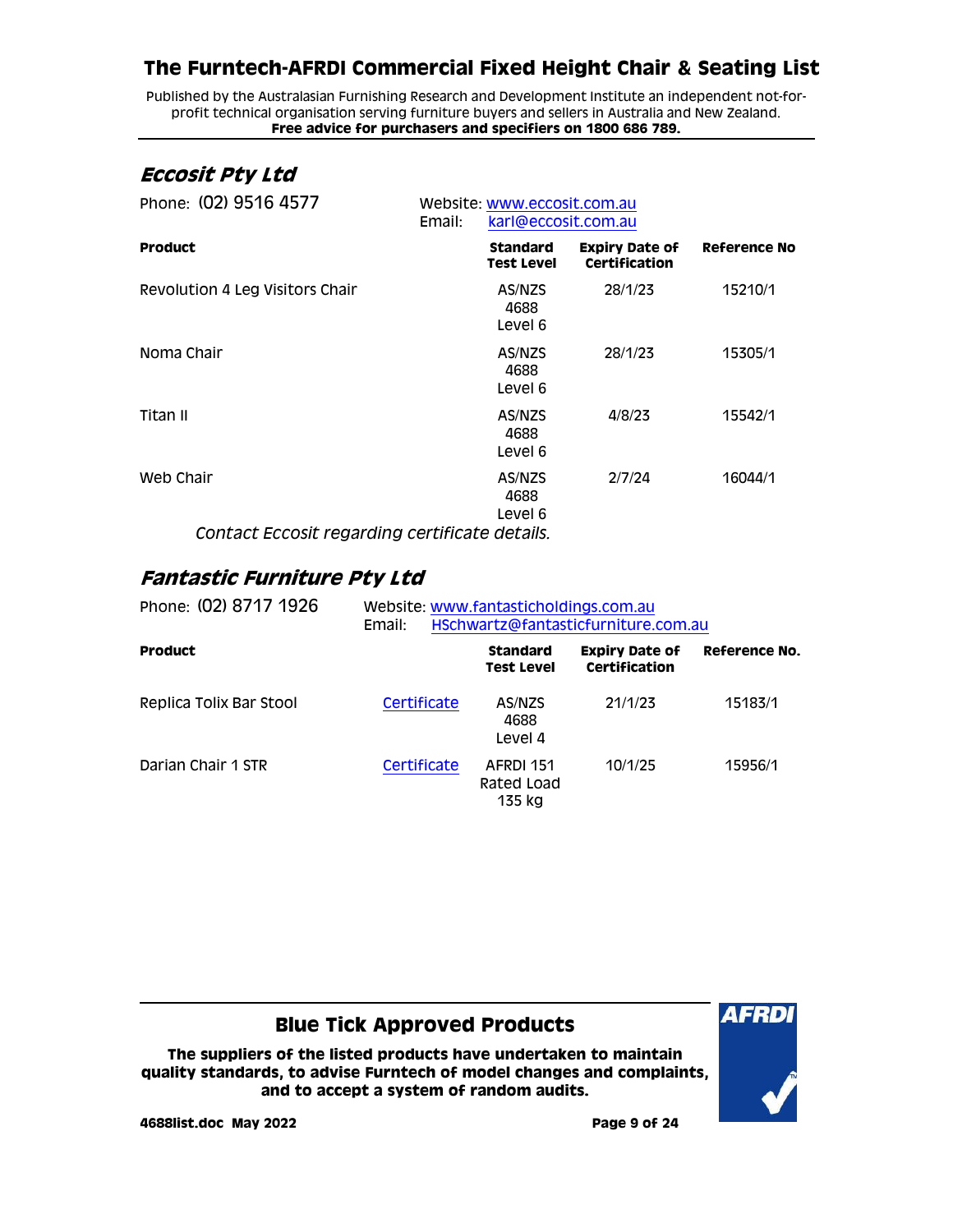Published by the Australasian Furnishing Research and Development Institute an independent not-forprofit technical organisation serving furniture buyers and sellers in Australia and New Zealand. **Free advice for purchasers and specifiers on 1800 686 789.**

### <span id="page-9-0"></span>**Flokk Australia Pty Ltd**

| Phone: $+6562256632$   | Website: www.flokk.com<br>info-australia@flokk.com<br>Email: |                                                                |                                        |                     |  |
|------------------------|--------------------------------------------------------------|----------------------------------------------------------------|----------------------------------------|---------------------|--|
| <b>Product</b>         |                                                              | <b>Standard</b><br><b>Test Level</b>                           | <b>Expiry Date of</b><br>Certification | <b>Reference No</b> |  |
| RBM Noor 6060 Chair    | Certificate                                                  | AFRDI 151<br>Rated Load<br>135 kg<br>AS/NZS<br>4688<br>Level 6 | 21/6/22                                | 14804/1             |  |
| RBM Noor Up 6090 Chair | Certificate                                                  | AS/NZS<br>4688<br>Level 4                                      | 15/5/24                                | 15950/1             |  |

#### <span id="page-9-1"></span>**Formway Distribution Ltd**

| Phone: 0011 64 4494 8250 | Email:      |                                      | Website: www.formwaydistribution.com<br>talktous@formwaydistribution.com |              |  |
|--------------------------|-------------|--------------------------------------|--------------------------------------------------------------------------|--------------|--|
| <b>Product</b>           |             | <b>Standard</b><br><b>Test Level</b> | <b>Expiry Date of</b><br>Certification                                   | Reference No |  |
| Remix Side Chair         | Certificate | AS/NZS<br>4688<br>Level 6            | 29/11/22                                                                 | 15124/1      |  |
| Beside Four Leg Chair    | Certificate | AS/NZS<br>4688<br>Level 6            | 5/9/24                                                                   | 16128/1      |  |
| Beside Hybrid Chair      | Certificate | AS/NZS<br>4688<br>Level 4            | 5/9/24                                                                   | 16128/2      |  |

#### <span id="page-9-2"></span>**Furnlink**

| Phone: 1300 850 904 | Website:<br>Email: |                                      | Rohan.lindqvist@furnlink.com.au        |              |  |
|---------------------|--------------------|--------------------------------------|----------------------------------------|--------------|--|
| <b>Product</b>      |                    | <b>Standard</b><br><b>Test Level</b> | <b>Expiry Date of</b><br>Certification | Reference No |  |
| Vita Chair          | Certificate        | AS/NZS<br>4688<br>Level 4            | 12/6/22                                | 14825/1      |  |

#### **Blue Tick Approved Products**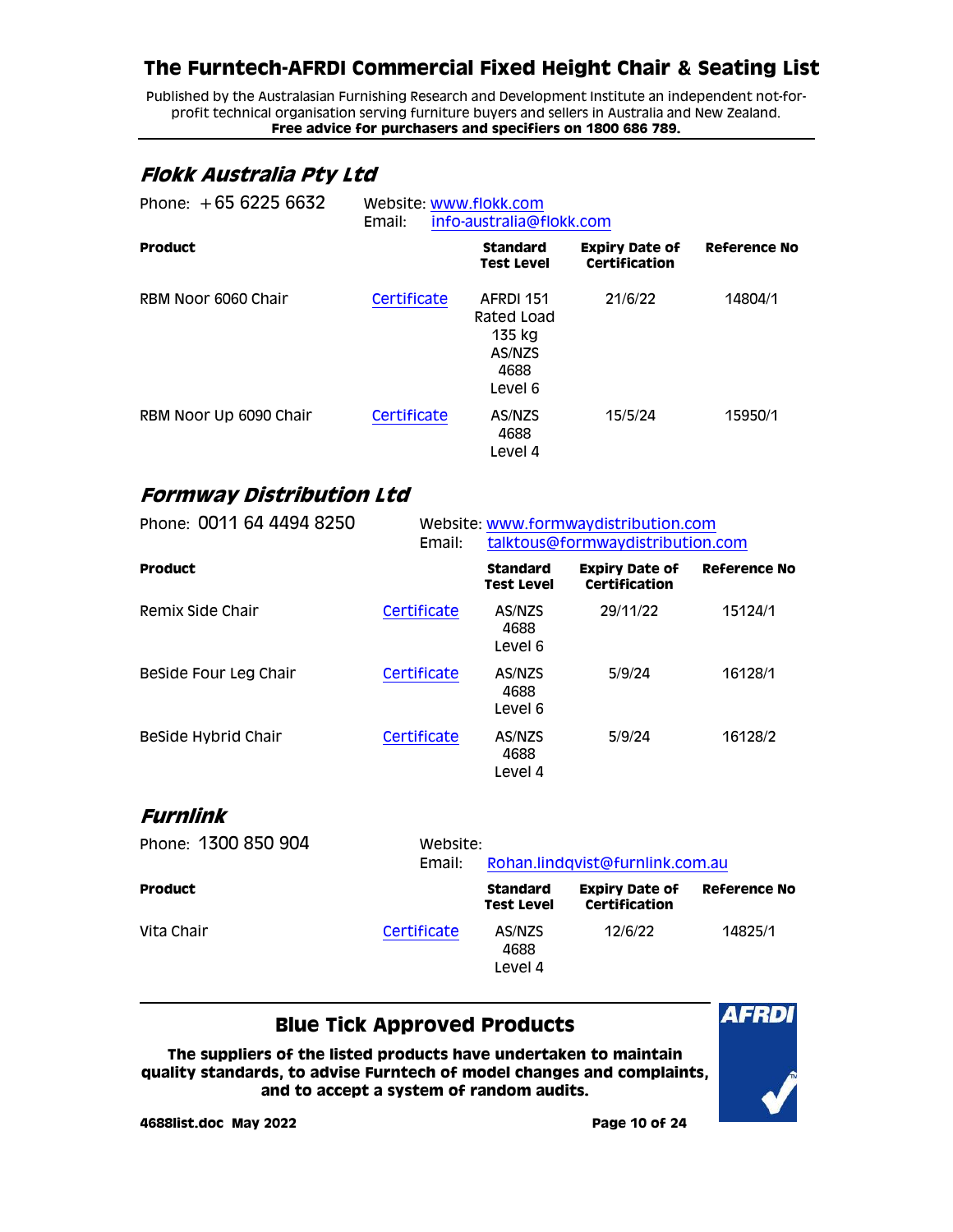Published by the Australasian Furnishing Research and Development Institute an independent not-forprofit technical organisation serving furniture buyers and sellers in Australia and New Zealand. **Free advice for purchasers and specifiers on 1800 686 789.**

### <span id="page-10-0"></span>**Haworth Australia Pty Ltd**

| Phone: (02) 8586 7777     | Email:      | Website: www.haworth-asia.com<br>inquirycenter@haworth.com |                                               |              |  |
|---------------------------|-------------|------------------------------------------------------------|-----------------------------------------------|--------------|--|
| <b>Product</b>            |             | <b>Standard</b><br><b>Test Level</b>                       | <b>Expiry Date of</b><br><b>Certification</b> | Reference No |  |
| Very Side Chair           | Certificate | AS/NZS<br>4688<br>Level 6                                  | 4/10/22                                       | 15055/1      |  |
| Very Seminar Chair        | Certificate | AS/NZS<br>4688<br>Level 6                                  | 4/10/22                                       | 15056/1      |  |
| Very Wire Stacker         | Certificate | AS/NZS<br>4688<br>Level 4                                  | 19/4/23                                       | 15339/1      |  |
| <b>Bowi Nesting Chair</b> | Certificate | AS/NZS<br>4688<br>Level 6                                  | 13/8/23                                       | 15088/1      |  |

#### <span id="page-10-1"></span>**Herman Miller Asia (Pte) Ltd**

| Phone:                        | Website: www.hermanmiller.com<br>Email: | david du@hermanmiller.com            |                                        |              |
|-------------------------------|-----------------------------------------|--------------------------------------|----------------------------------------|--------------|
| <b>Product</b>                |                                         | <b>Standard</b><br><b>Test Level</b> | <b>Expiry Date of</b><br>Certification | Reference No |
| Keyn 4 Leg Fixed Height Chair | Certificate                             | AS/NZS<br>4688<br>Level 6            | 20/3/23                                | 15292/1      |
| WC410 Caper Chair             | Certificate                             | AS/NZS<br>4688<br>Level 6            | 31/7/24                                | 16063/1      |
| WC420 Caper Chair             | Certificate                             | AS/NZS<br>4688<br>Level 6            | 31/7/24                                | 16063/2      |

#### **Blue Tick Approved Products**

**The suppliers of the listed products have undertaken to maintain quality standards, to advise Furntech of model changes and complaints, and to accept a system of random audits.**



**4688list.doc May 2022 Page 11 of 24**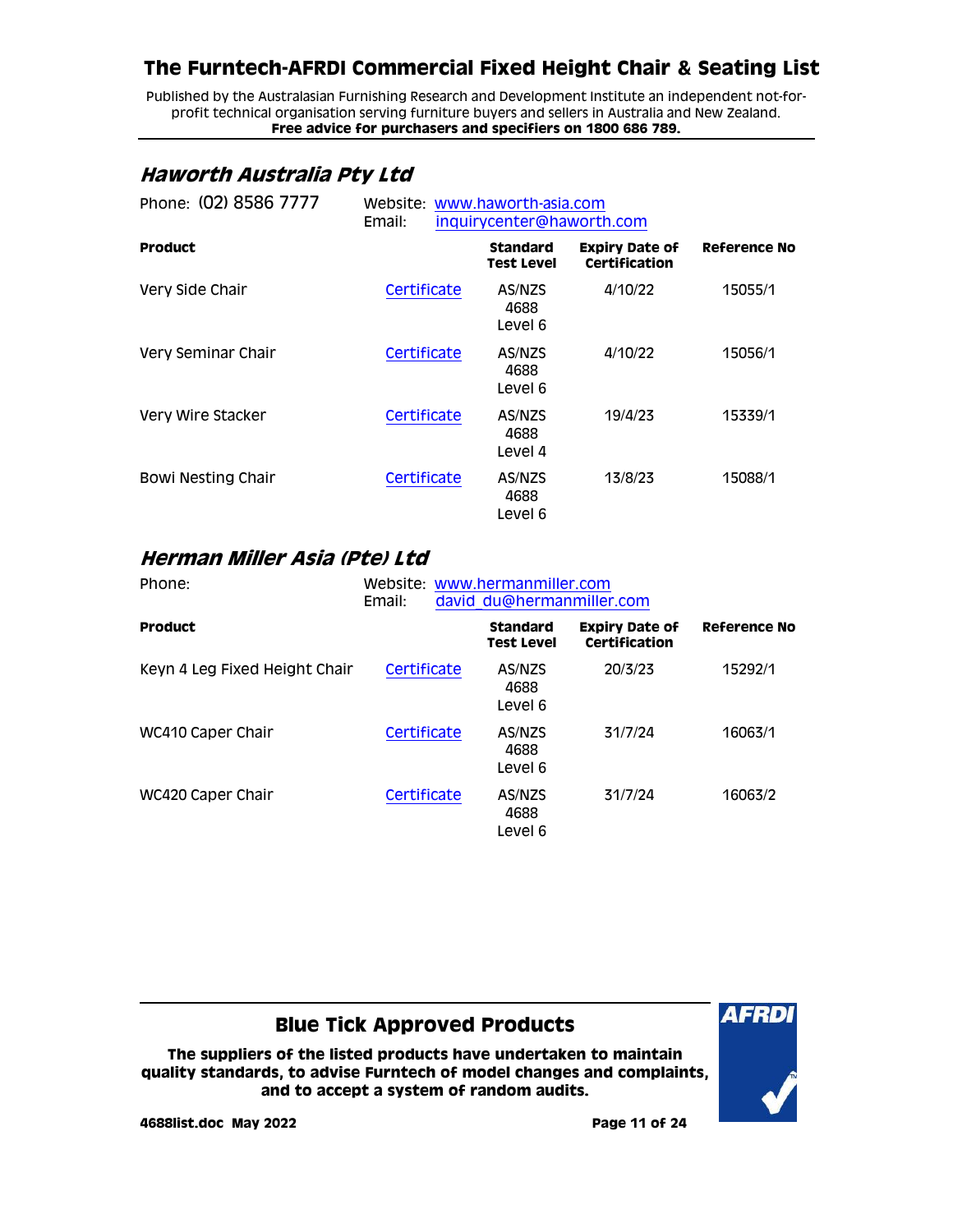Published by the Australasian Furnishing Research and Development Institute an independent not-forprofit technical organisation serving furniture buyers and sellers in Australia and New Zealand. **Free advice for purchasers and specifiers on 1800 686 789.**

#### <span id="page-11-0"></span>**K2 Office Pty Ltd**

| Phone: (08) 8268 1122 | Website:<br>Email: | davidb@k2office.com                  |                                        |                     |
|-----------------------|--------------------|--------------------------------------|----------------------------------------|---------------------|
| <b>Product</b>        |                    | <b>Standard</b><br><b>Test Level</b> | <b>Expiry Date of</b><br>Certification | <b>Reference No</b> |
| Pixie Chair           | Certificate        | AS/NZS<br>4688<br>Level 4            | 1/9/23                                 | 15570/1             |

### <span id="page-11-1"></span>**KE-ZU Pty Ltd**

| Phone: (02) 9669 1788                               | Website:<br>Email: | info@kezu.com.au                     |                                               |                     |
|-----------------------------------------------------|--------------------|--------------------------------------|-----------------------------------------------|---------------------|
| <b>Product</b>                                      |                    | <b>Standard</b><br><b>Test Level</b> | <b>Expiry Date of</b><br><b>Certification</b> | <b>Reference No</b> |
| Cache 17.5 Out Armless Chair                        | Certificate        | AFRDI 151<br>Rated Load<br>135 kg    | 1/9/21                                        | 14437/3             |
| Cache 26 Out Armchair                               | Certificate        | AFRDI 151<br>Rated Load<br>185 kg    | 1/9/21                                        | 14437/4             |
| Axona Aichi - X50 stacking<br>chair                 | Certificate        | AS/NZS<br>4688<br>Level 5            | 17/1/25                                       | 16294/1             |
| Lottus 4 Leg Chair                                  | Certificate        | AFRDI 151<br>Rated Load<br>135 kg    | 14/9/22                                       | 15015/1             |
| Aichi Daylight / Tecs Mesh<br><b>Stacking Chair</b> | Certificate        | AS/NZS<br>4688<br>Level 4            | 9/9/23                                        | 15577/1             |
| Axona-Aichi Tipo NST Mesh<br>Chair                  | Certificate        | AS/NZS<br>4688<br>Level 6            | 5/2/24                                        | 15832/1             |
| Lottus Sled Base Chair                              | Certificate        | AS/NZS<br>4688<br>Level 6            | 15/8/24                                       | 16091/1             |
| Axona Aichi - X50 Stacking<br>Chair                 | Certificate        | AS/NZS<br>4688<br>Level 5            | 17/1/25                                       | 16294/1             |

#### **Blue Tick Approved Products**

**The suppliers of the listed products have undertaken to maintain quality standards, to advise Furntech of model changes and complaints, and to accept a system of random audits.**



**4688list.doc May 2022 Page 12 of 24**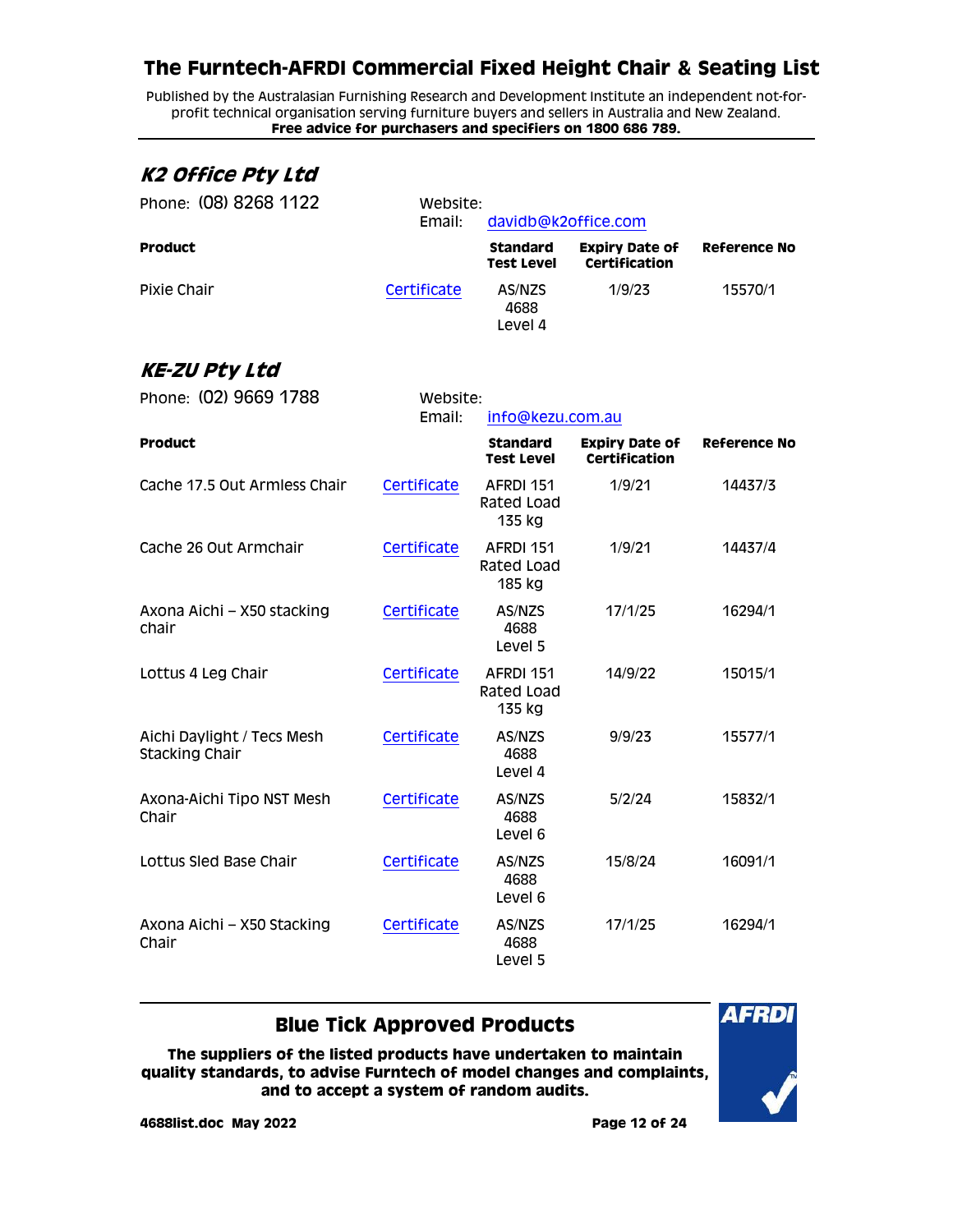Published by the Australasian Furnishing Research and Development Institute an independent not-forprofit technical organisation serving furniture buyers and sellers in Australia and New Zealand. **Free advice for purchasers and specifiers on 1800 686 789.**

### <span id="page-12-0"></span>**Kokuyo Co. Ltd**

| Phone: $+81808941042$                    | Website: www.kokuyo-furniture.com<br>Email: |                                      |                                               |                     |
|------------------------------------------|---------------------------------------------|--------------------------------------|-----------------------------------------------|---------------------|
| <b>Product</b>                           |                                             | <b>Standard</b><br><b>Test Level</b> | <b>Expiry Date of</b><br><b>Certification</b> | <b>Reference No</b> |
| Caravel Sled Chair                       | Certificate                                 | AS/NZS<br>4688<br>Level 6            | 28/7/23                                       | 15349/1             |
| Offset Frame 4 Leg Chair with<br>Castors | Certificate                                 | AS/NZS<br>4688<br>Level 6            | 28/7/23                                       | 15350/1             |
| Offset Frame 4 Star Base with<br>Castors | Certificate                                 | AS/NZS<br>4688<br>Level 6            | 28/7/23                                       | 15350/2             |
| Offset Frame 4 Leg Chair                 | Certificate                                 | AS/NZS<br>4688<br>Level 6            | 28/7/23                                       | 15350/3             |
| Offset Frame 4 Star Base<br>Swivel Chair | Certificate                                 | AS/NZS<br>4688<br>Level 6            | 28/7/23                                       | 15350/4             |

### <span id="page-12-1"></span>**Krost Business Furniture**

| Phone: 1800 157 678        | Email:      | Website: www.krost.com.au<br>sales@krost.com.au |                                        |              |  |
|----------------------------|-------------|-------------------------------------------------|----------------------------------------|--------------|--|
| <b>Product</b>             |             | <b>Standard</b><br><b>Test Level</b>            | <b>Expiry Date of</b><br>Certification | Reference No |  |
| Wing 4 Leg Mesh Back Chair | Certificate | AS/NZS<br>4688<br>Level 6                       | 23/8/22                                | 14930/1      |  |
| Kobi Sled Base Chair       | Certificate | AS/NZS<br>4688<br>Level 6                       | 18/6/23                                | 15167/1      |  |
| Kobi Sled Stool            | Certificate | AS/NZS<br>4688<br>Level 6                       | 13/8/23                                | 15167/2      |  |

#### **Blue Tick Approved Products**

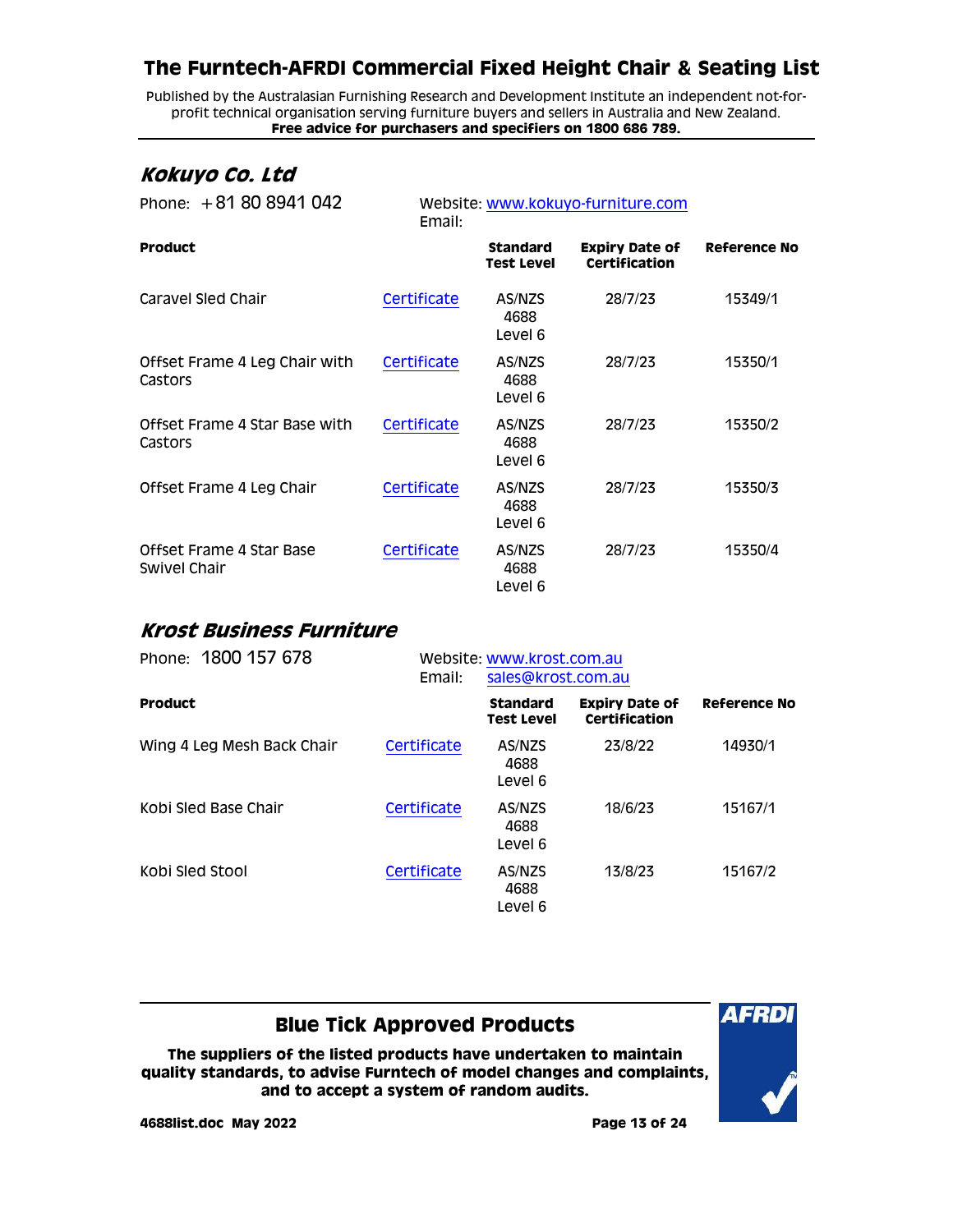Published by the Australasian Furnishing Research and Development Institute an independent not-forprofit technical organisation serving furniture buyers and sellers in Australia and New Zealand. **Free advice for purchasers and specifiers on 1800 686 789.**

#### <span id="page-13-0"></span>**Minesite Furniture**

| Phone: (08) 9350 2880 | Website: www.minesitefurniture.com.au<br>sales@minesitefurniture.com.au<br>Email: |                                      |                                        |                     |
|-----------------------|-----------------------------------------------------------------------------------|--------------------------------------|----------------------------------------|---------------------|
| <b>Product</b>        |                                                                                   | <b>Standard</b><br><b>Test Level</b> | <b>Expiry Date of</b><br>Certification | <b>Reference No</b> |
| Castel chair          | Certificate                                                                       | AS/NZS<br>4688<br>Level 4            | 16/8/24                                | 15059/1             |

#### <span id="page-13-1"></span>**Modern Star Pty Ltd**

| Phone: (02) 9938 0484      | Email:      | Website: www.modernstar.com.au<br>sliando@modernstar.com |                                        |              |  |  |
|----------------------------|-------------|----------------------------------------------------------|----------------------------------------|--------------|--|--|
| <b>Product</b>             |             | <b>Standard</b><br>Test Level                            | <b>Expiry Date of</b><br>Certification | Reference No |  |  |
| 44cm Ergerite Chair. HS006 | Certificate | AFRDI 151<br>Rated Load<br>135 kg                        | 16/3/24                                | 15735/2      |  |  |

#### <span id="page-13-2"></span>**Nufurn Pty Ltd**

| Phone: 1800 650 019               | Website: www.nufurn.com.au<br>marketing@nufurn.com.au<br>Email: |                                      |                                        |                     |  |
|-----------------------------------|-----------------------------------------------------------------|--------------------------------------|----------------------------------------|---------------------|--|
| <b>Product</b>                    |                                                                 | <b>Standard</b><br><b>Test Level</b> | <b>Expiry Date of</b><br>Certification | <b>Reference No</b> |  |
| Caversham Status Banquet<br>Chair | Certificate                                                     | AS/NZS<br>4688<br>Level 6            | 13/3/21                                | 14162/1             |  |

#### **Blue Tick Approved Products**

**The suppliers of the listed products have undertaken to maintain quality standards, to advise Furntech of model changes and complaints, and to accept a system of random audits.**



**4688list.doc May 2022 Page 14 of 24**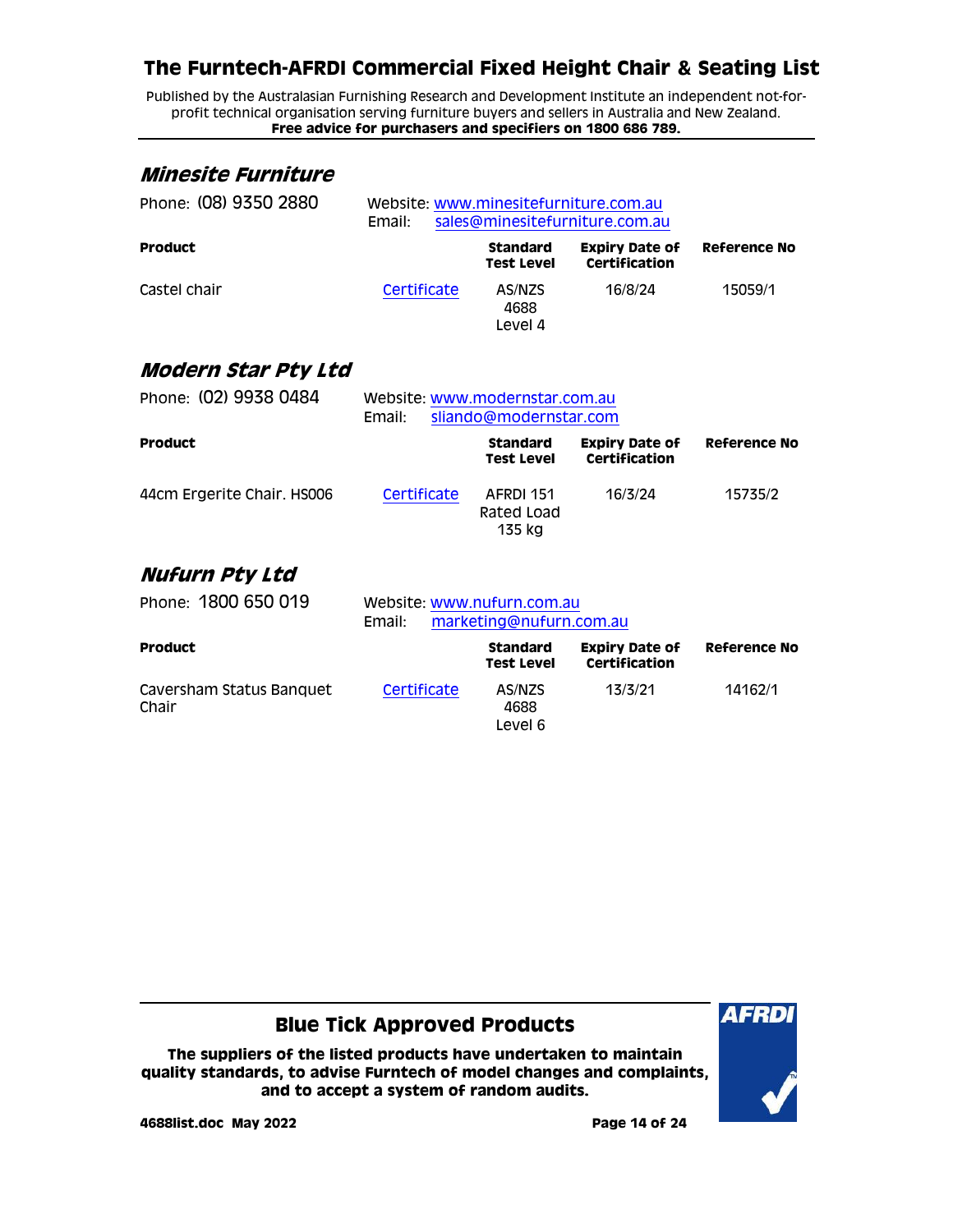Published by the Australasian Furnishing Research and Development Institute an independent not-forprofit technical organisation serving furniture buyers and sellers in Australia and New Zealand. **Free advice for purchasers and specifiers on 1800 686 789.**

#### <span id="page-14-0"></span>**Officeworks Ltd**

Phone: (03) 8575 1773 Website: [www.officeworks.com.au](http://www.officeworks.com.au/) Email:

| <b>Product</b>                                                                                                           |             | <b>Standard</b><br><b>Test Level</b>                           | <b>Expiry Date of</b><br><b>Certification</b> | <b>Reference No</b> |
|--------------------------------------------------------------------------------------------------------------------------|-------------|----------------------------------------------------------------|-----------------------------------------------|---------------------|
| J.Burrows:<br>Matrix Visitor Chair – Mesh<br>Back - JBMATVMBK<br>Matrix Visitor Armchair – Mesh<br>Back - JBMATVMABK     | Certificate | AFRDI 151<br>Rated Load<br>160 kg<br>AS/NZS<br>4688<br>Level 6 | 7/9/24                                        | 15904/1             |
| J.Burrows:<br>Matrix Antimicrobial Visitor<br>Chair - JBMATVPBK<br>Matrix Antimicrobial Visitor<br>Armchair - JBMATVPABK | Certificate | AFRDI 151<br>Rated Load<br>160 kg<br>AS/NZS<br>4688<br>Level 6 | 7/9/24                                        | 15905/1             |

#### <span id="page-14-1"></span>**Oscar Furniture**

| Phone: (03) 5381 1404                                  | Email:      | Website: www.oscarfurniture.com.au<br>sales@oscarfurniture.com.au |                                        |              |
|--------------------------------------------------------|-------------|-------------------------------------------------------------------|----------------------------------------|--------------|
| <b>Product</b>                                         |             | <b>Standard</b><br>Test Level                                     | <b>Expiry Date of</b><br>Certification | Reference No |
| Single motor - Barwon and<br>Hudson electric recliners | Certificate | AS/NZS<br>4688<br>Level 4                                         | 15/12/24                               | 15982/1      |
| Dual motor - Barwon and<br>Hudson electric recliners   | Certificate | AS/NZS<br>4688<br>Level 4                                         | 15/12/24                               | 15983/1      |

#### **Blue Tick Approved Products**

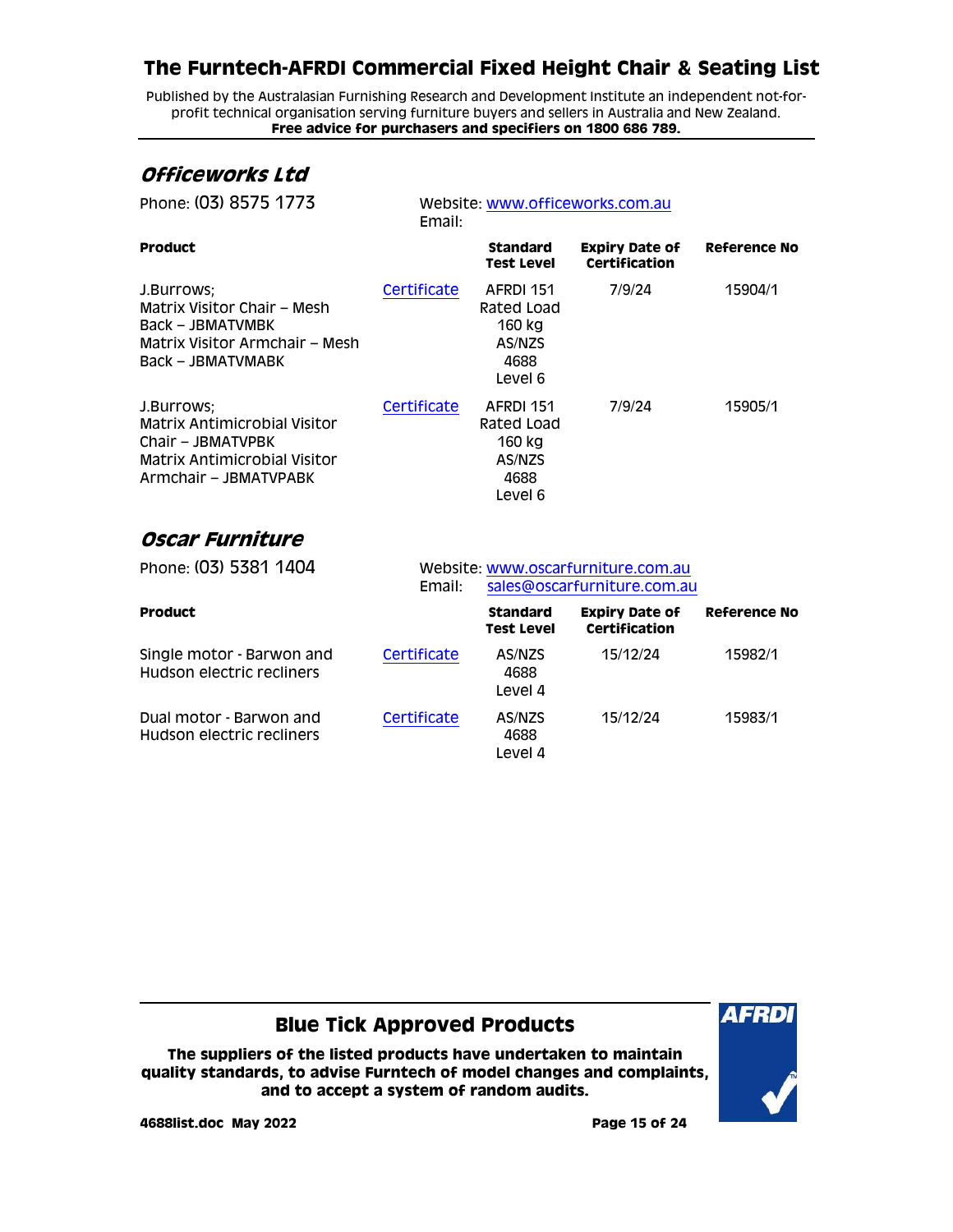Published by the Australasian Furnishing Research and Development Institute an independent not-forprofit technical organisation serving furniture buyers and sellers in Australia and New Zealand. **Free advice for purchasers and specifiers on 1800 686 789.**

#### <span id="page-15-0"></span>**Pago International**

| Phone: (02) 9700 9100                     | Email:      | Website: www.pagodesigns.com.au<br>paul@pagodesigns.com.au |                                               |                     |
|-------------------------------------------|-------------|------------------------------------------------------------|-----------------------------------------------|---------------------|
| <b>Product</b>                            |             | <b>Standard</b><br>Test Level                              | <b>Expiry Date of</b><br><b>Certification</b> | <b>Reference No</b> |
| Polo Heavy Duty Armchair                  | Certificate | AS/NZS<br>4688<br>Level 6                                  | 13/8/23                                       | 14955/1             |
| Polo heavy duty chair with<br>timber base | Certificate | AS/NZS<br>4688<br>Level 4                                  | 13/8/23                                       | 15941/1             |
| Polo heavy duty chair with<br>metal base  | Certificate | AS/NZS<br>4688<br>Level 6                                  | 13/8/23                                       | 15941/2             |
| Polo heavy duty stool with<br>metal base  | Certificate | AS/NZS<br>4688<br>Level 6                                  | 13/8/23                                       | 15941/3             |
| Polo heavy duty stool with<br>timber base | Certificate | AS/NZS<br>4688<br>Level 4                                  | 13/8/23                                       | 15941/4             |
| Polo heavy duty mobile chair              | Certificate | AS/NZS<br>4688<br>Level 4                                  | 13/8/23                                       | 15941/5             |

### <span id="page-15-1"></span>**PCF Australia**

| Phone: (07) 3205 1622  | Website:<br>Email: |                               | martin@pcfaustralia.com.au             |                     |
|------------------------|--------------------|-------------------------------|----------------------------------------|---------------------|
| <b>Product</b>         |                    | <b>Standard</b><br>Test Level | <b>Expiry Date of</b><br>Certification | <b>Reference No</b> |
| Havana Sled Base Chair | Certificate        | AS/NZS<br>4688<br>Level 6     | 2/7/22                                 | 14845/3             |
| Havana 4 Leg Chair     | Certificate        | AS/NZS<br>4688<br>Level 6     | 15/7/22                                | 14844/1             |

#### **Blue Tick Approved Products**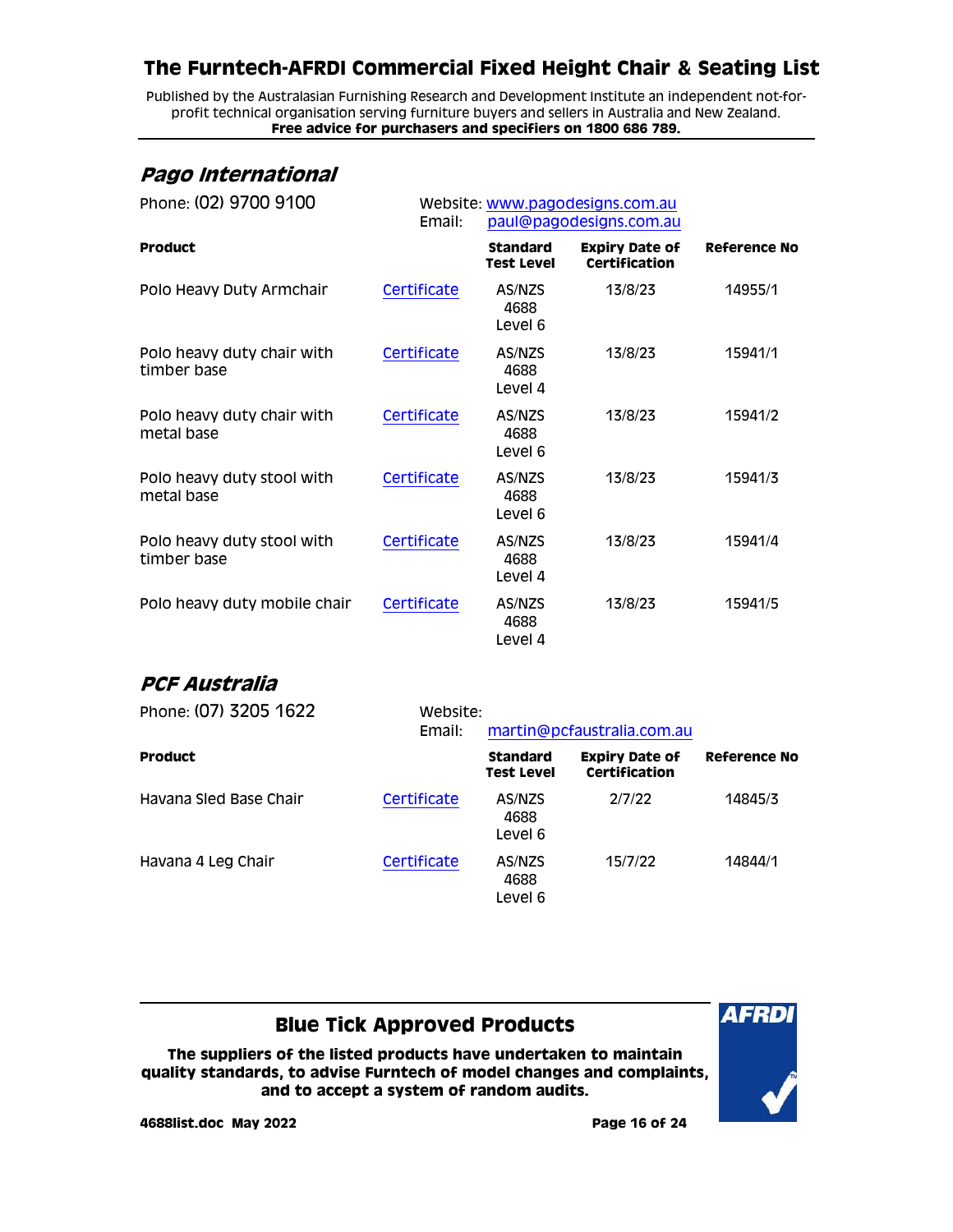Published by the Australasian Furnishing Research and Development Institute an independent not-forprofit technical organisation serving furniture buyers and sellers in Australia and New Zealand. **Free advice for purchasers and specifiers on 1800 686 789.**

### <span id="page-16-0"></span>**Repeat Plastics Australia Pty Ltd t/a Replas**

<span id="page-16-2"></span><span id="page-16-1"></span>

| Phone: (03) 9770 8390                      | website:<br>Email: |                                      | Paul.Hone@replas.com.au                       |                     |
|--------------------------------------------|--------------------|--------------------------------------|-----------------------------------------------|---------------------|
| <b>Product</b>                             |                    | <b>Standard</b><br><b>Test Level</b> | <b>Expiry Date of</b><br><b>Certification</b> | <b>Reference No</b> |
| Kimberley free standing<br>1.8m bench seat | Certificate        | AS/NZS<br>4688<br>Level 6            | 22/2/23                                       | 15271/1             |
| <b>Retail Dimension</b>                    |                    |                                      |                                               |                     |
| Phone: (03) 8488 9799                      | website:           |                                      |                                               |                     |
|                                            | Email:             |                                      | Bruce.Waterson@Retaildimension.com.au         |                     |
| <b>Product</b>                             |                    | <b>Standard</b><br><b>Test Level</b> | <b>Expiry Date of</b><br>Certification        | Reference No        |
| <b>RD Gaming Stool</b>                     | Certificate        | AS/NZS<br>4688<br>Level 6            | 12/11/22                                      | 14966/1             |
| <b>Rolf Barfoed</b>                        |                    |                                      |                                               |                     |
| Phone: 0424 788 554                        | website:<br>Email: |                                      | rolf@rolfbarfoed.com.au                       |                     |
| <b>Product</b>                             |                    | <b>Standard</b><br><b>Test Level</b> | <b>Expiry Date of</b><br><b>Certification</b> | <b>Reference No</b> |
| UTS Reading Room Chair                     | Certificate        | AS/NZS<br>4688<br>Level 6            | 21/10/22                                      | 14898/1             |

#### **Blue Tick Approved Products**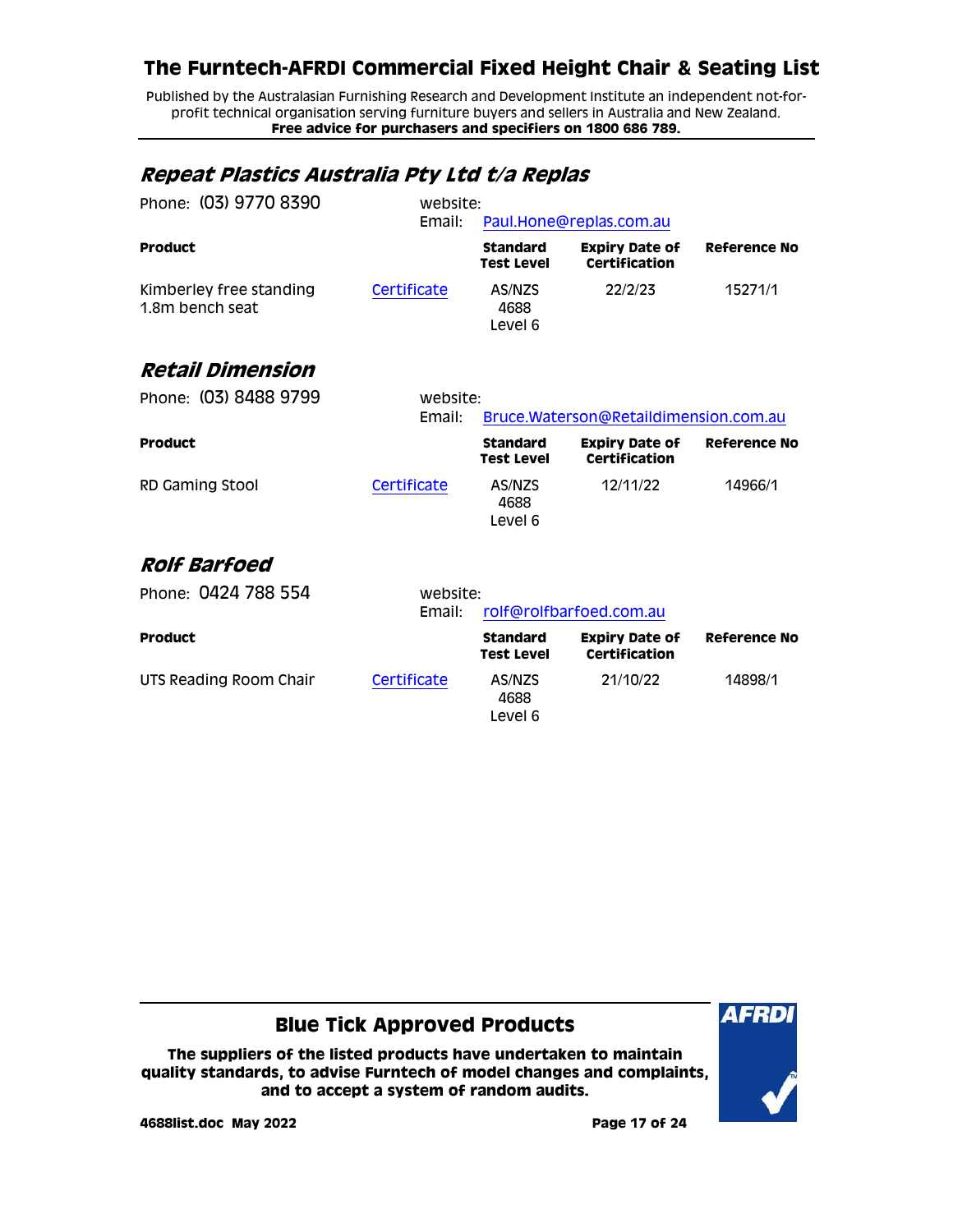Published by the Australasian Furnishing Research and Development Institute an independent not-forprofit technical organisation serving furniture buyers and sellers in Australia and New Zealand. **Free advice for purchasers and specifiers on 1800 686 789.**

#### <span id="page-17-0"></span>**Seatmatic Australia Pty Ltd**

| Phone: (02) 9666 1295                            | website:<br>Email: |                               | akseatmatic@bigpond.com                |              |  |
|--------------------------------------------------|--------------------|-------------------------------|----------------------------------------|--------------|--|
| <b>Product</b>                                   |                    | <b>Standard</b><br>Test Level | <b>Expiry Date of</b><br>Certification | Reference No |  |
| Skin Cantilever Visitors Chair                   |                    | AS/NZS<br>4688<br>Level 5     | 19/5/22                                | 14782/1      |  |
| Skin Visitor Chair                               |                    | AS/NZS<br>4688<br>Level 5     | 2/8/22                                 | 14904/1      |  |
| Contact Seatmatic regarding certificate details. |                    |                               |                                        |              |  |

#### <span id="page-17-1"></span>**Steelcase Australia Pty Ltd**

| Phone: (02) 9660 5855 | Email:      |                                      | Website: www.steelcase.com<br>brett.todd@steelcase.com |              |
|-----------------------|-------------|--------------------------------------|--------------------------------------------------------|--------------|
| <b>Product</b>        |             | <b>Standard</b><br><b>Test Level</b> | <b>Expiry Date of</b><br>Certification                 | Reference No |
| Flex Perch Stool      | Certificate | AS/NZS<br>4688<br>Level 4            | 31/3/25                                                | 16241/1      |

#### <span id="page-17-2"></span>**Steelco**

| Phone: (08) 9378 0500    | Email:      | Website: www.steelco.com.au          | info@steelco.com.au                    |              |  |
|--------------------------|-------------|--------------------------------------|----------------------------------------|--------------|--|
| <b>Product</b>           |             | <b>Standard</b><br><b>Test Level</b> | <b>Expiry Date of</b><br>Certification | Reference No |  |
| Adam 05C Sled Base Chair | Certificate | AS/NZS<br>4688<br>Level 4            | 24/6/22                                | 14809/1      |  |
| Ace Chair                | Certificate | AS/NZS<br>4688<br>Level 4            | 25/8/22                                | 14933/1      |  |

#### **Blue Tick Approved Products**

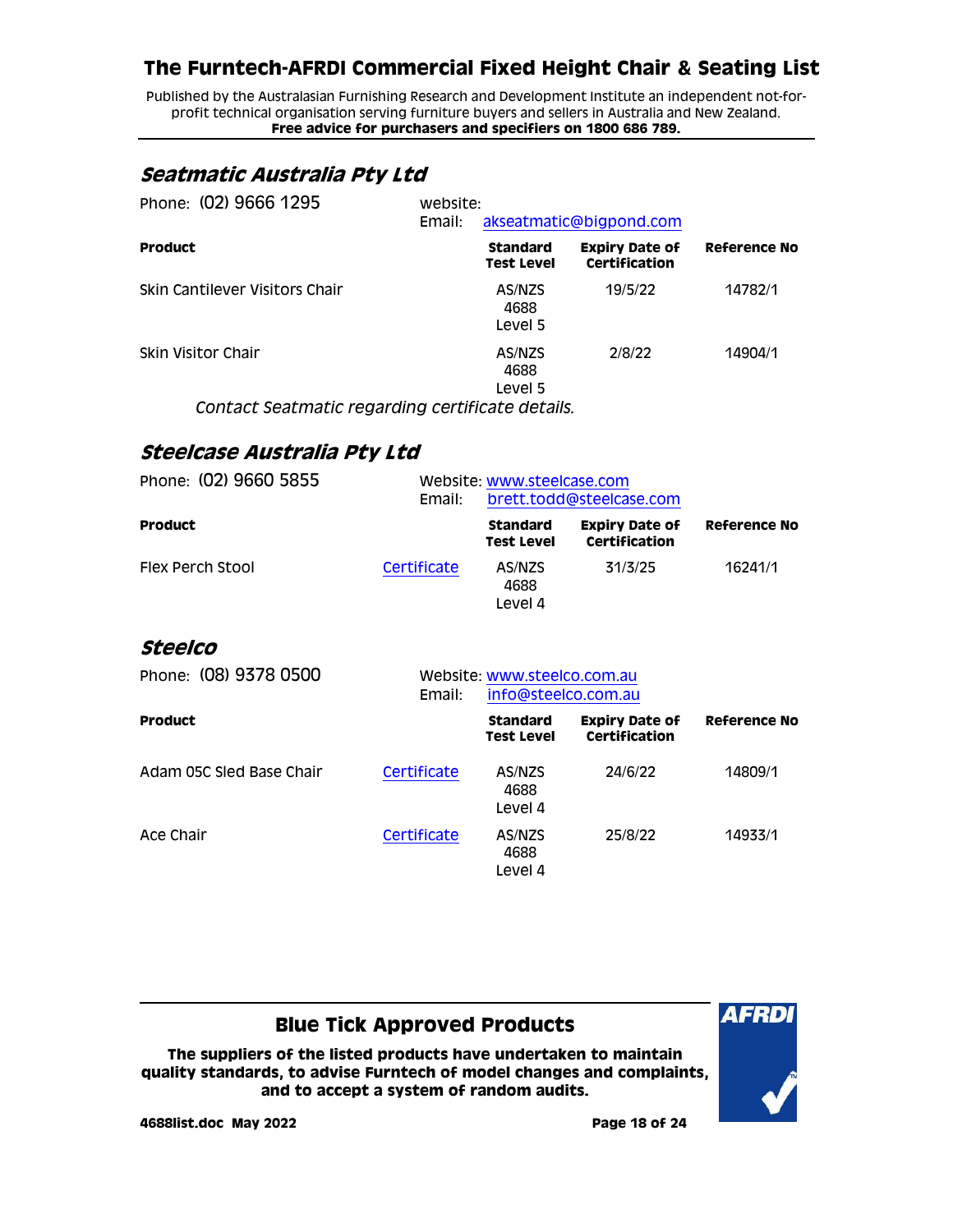Published by the Australasian Furnishing Research and Development Institute an independent not-forprofit technical organisation serving furniture buyers and sellers in Australia and New Zealand. **Free advice for purchasers and specifiers on 1800 686 789.**

### <span id="page-18-0"></span>**Street Furniture Australia Pty Ltd**

| Phone: (02) 8774 8822              | Email:      | Website: www.streetfurniture.com<br>mhirbod@streetfurniture.com |                                        |                     |
|------------------------------------|-------------|-----------------------------------------------------------------|----------------------------------------|---------------------|
| <b>Product</b>                     |             | <b>Standard</b><br><b>Test Level</b>                            | <b>Expiry Date of</b><br>Certification | <b>Reference No</b> |
| Termini Seat - SB237 - 3<br>Seater | Certificate | AS/NZS<br>4688<br>Level 4                                       | 3/7/24                                 | 16045/1             |

#### <span id="page-18-1"></span>**Sturdy Components Pty Ltd t/a Sturdy Framac**

| Phone: (02) 9790 3500                               | Email: | Website: www.sturdy.com.au<br>sales@sturdy.com.au |                                               |                     |  |  |
|-----------------------------------------------------|--------|---------------------------------------------------|-----------------------------------------------|---------------------|--|--|
| <b>Product</b>                                      |        | <b>Standard</b><br><b>Test Level</b>              | <b>Expiry Date of</b><br><b>Certification</b> | <b>Reference No</b> |  |  |
| Goulburn Visitors' Chair -<br>GU945                 |        | AS/NZS<br>4688<br>Level 4                         | 5/9/21                                        | 14440/1             |  |  |
| Oria Visitors' Chair -<br>OR349NL                   |        | AS/NZS<br>4688<br>Level 4                         | 12/9/21                                       | 14440/2             |  |  |
| Appin sled base visitor chair -<br>AP942 & AP942A32 |        | AS/NZS<br>4688<br>Level 6                         | 25/11/21                                      | 14536/1             |  |  |
| Appin 4 leg visitor chair -<br>AP945 & AS945        |        | AS/NZS<br>4688<br>Level 6                         | 25/11/21                                      | 14536/2             |  |  |
| Lynx 4 leg visitor chair $-$<br>LY945               |        | AS/NZS<br>4688<br>Level 6                         | 25/11/21                                      | 14537/1             |  |  |
| Lynx sled base visitor chair -<br>LY942             |        | AS/NZS<br>4688<br>Level 6                         | 25/11/21                                      | 14537/2             |  |  |
| Goulburn Skid Chair - GU942                         |        | AS/NZS<br>4688<br>Level 4                         | 16/1/22                                       | 14611/1             |  |  |
| Appin Square Sled Visitor Chair<br>AS942 & AS942A32 |        | AFRDI 151<br>Rated Load<br>135 kg                 | 21/4/23                                       | 14835/1             |  |  |

*Contact Sturdy Components regarding certificate details.*

### **Blue Tick Approved Products**

**The suppliers of the listed products have undertaken to maintain quality standards, to advise Furntech of model changes and complaints, and to accept a system of random audits.**



**4688list.doc May 2022 Page 19 of 24**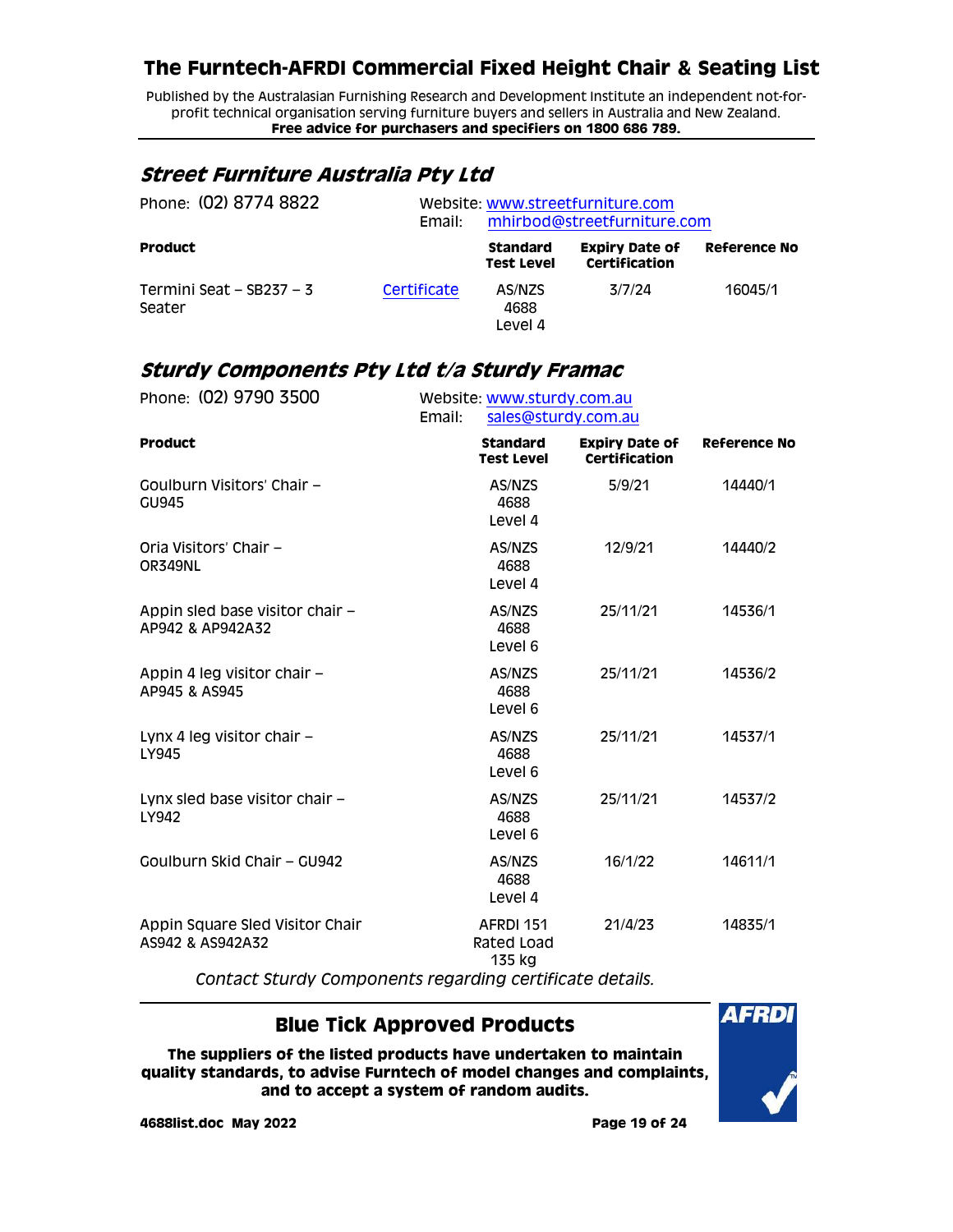Published by the Australasian Furnishing Research and Development Institute an independent not-forprofit technical organisation serving furniture buyers and sellers in Australia and New Zealand. **Free advice for purchasers and specifiers on 1800 686 789.**

### <span id="page-19-0"></span>**Style Ergonomics Australia Pty Ltd**

| Phone: (02) 9757 2515 | Website:<br>Email: | www.styleergonomics.com.au<br>sales@styleergonomics.com.au |                                               |                     |
|-----------------------|--------------------|------------------------------------------------------------|-----------------------------------------------|---------------------|
| <b>Product</b>        |                    | <b>Standard</b><br><b>Test Level</b>                       | <b>Expiry Date of</b><br><b>Certification</b> | <b>Reference No</b> |
| Maxi Sled Base Chair  | Certificate        | AS/NZS<br>4688<br>Level 6                                  | 11/7/23                                       | 15482/1             |
| Eden Sled Chair       | Certificate        | AS/NZS<br>4688<br>Level 6                                  | 18/11/23                                      | 15384/1             |
| Eden 4 Leg Chair      | Certificate        | AS/NZS<br>4688<br>Level 6                                  | 18/11/23                                      | 15384/2             |
| FortyFour Sled Chair  | Certificate        | AS/NZS<br>4688<br>Level 6                                  | 18/11/23                                      | 15857/2             |
| FortyFour 4 Leg Chair | Certificate        | AS/NZS<br>4688<br>Level 6                                  | 18/11/23                                      | 15857/3             |
| Maxi 4 Leg Chair      | Certificate        | AS/NZS<br>4688<br>Level 6                                  | 28/2/24                                       | 15854/1             |

### <span id="page-19-1"></span>**Tech & Q Furniture Limited**

| Phone: 0011 8864 896 6052 |                         | Email:      | Website: www.techandq.com/en/<br>n3006284@ms9.hinet.net |                                        |                     |
|---------------------------|-------------------------|-------------|---------------------------------------------------------|----------------------------------------|---------------------|
| <b>Product</b>            |                         |             | <b>Standard</b><br><b>Test Level</b>                    | <b>Expiry Date of</b><br>Certification | <b>Reference No</b> |
|                           | Eva 05C Sled Base Chair | Certificate | AS/NZS<br>4688<br>Level 4                               | 24/6/22                                | 14810/1             |
| Ace Chair                 |                         | Certificate | AS/NZS<br>4688<br>Level 4                               | 25/8/22                                | 14934/1             |

#### **Blue Tick Approved Products**

**The suppliers of the listed products have undertaken to maintain quality standards, to advise Furntech of model changes and complaints, and to accept a system of random audits.**

**AFRDI**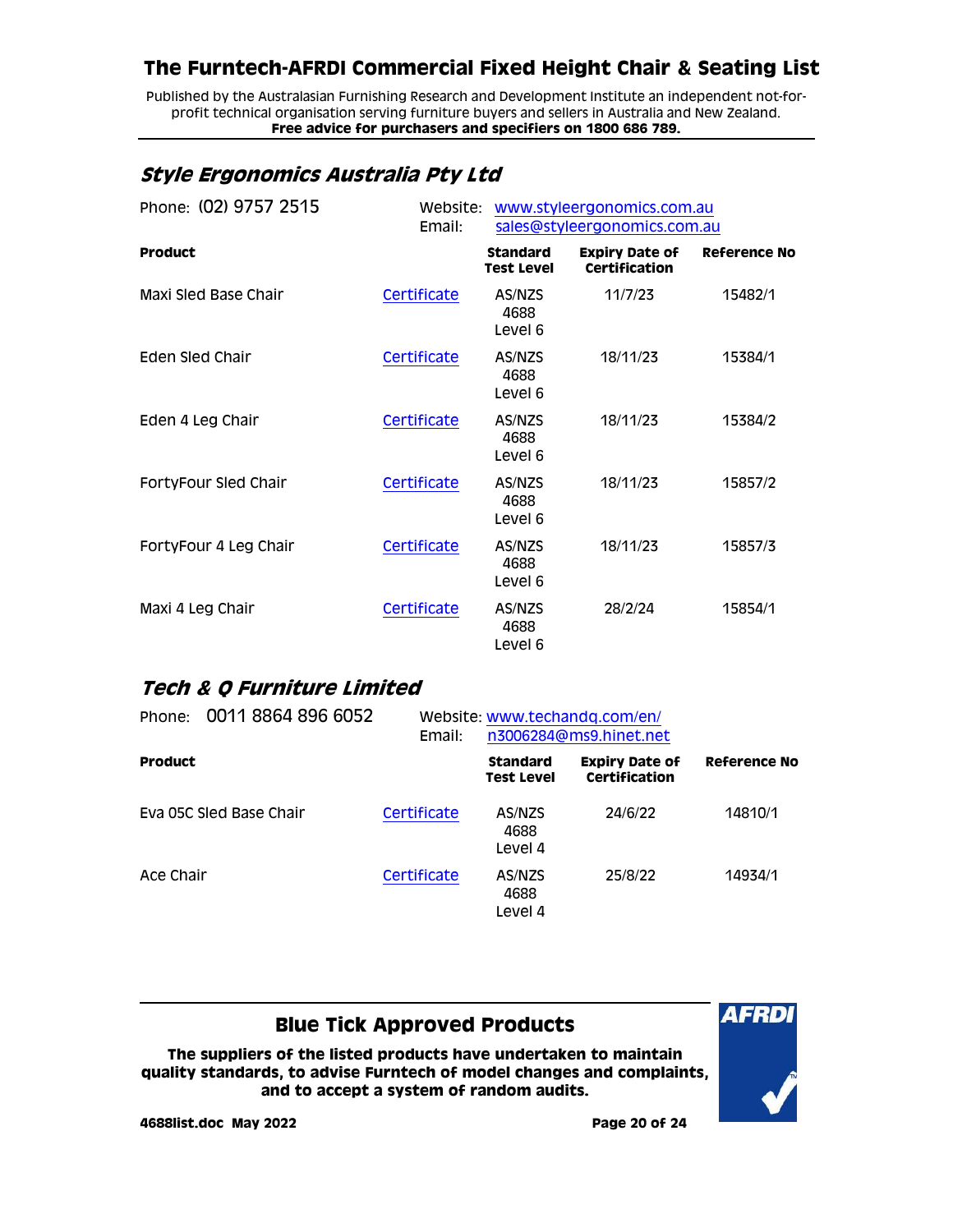Published by the Australasian Furnishing Research and Development Institute an independent not-forprofit technical organisation serving furniture buyers and sellers in Australia and New Zealand. **Free advice for purchasers and specifiers on 1800 686 789.**

<span id="page-20-2"></span><span id="page-20-1"></span><span id="page-20-0"></span>

| TKO Products                                   |                    |                                      |                                               |                     |
|------------------------------------------------|--------------------|--------------------------------------|-----------------------------------------------|---------------------|
| Phone: (07) 3397 9555                          | Website            |                                      |                                               |                     |
|                                                | Email:             |                                      | Bron@TKOproducts.com.au                       |                     |
| <b>Product</b>                                 |                    | <b>Standard</b><br><b>Test Level</b> | <b>Expiry Date of</b><br>Certification        | <b>Reference No</b> |
| TKO Americana Chair                            | Certificate        | AS/NZS<br>4688<br>Level 4            | 26/4/23                                       | 15346/1             |
| Tomako Furniture                               |                    |                                      |                                               |                     |
| Phone: (03) 9794 7375                          | Email:             | Website: www.tomako.com.au           | tomako@net2000.com.au                         |                     |
| <b>Product</b>                                 |                    | <b>Standard</b><br><b>Test Level</b> | <b>Expiry Date of</b><br><b>Certification</b> | <b>Reference No</b> |
| <b>TSB Side Chair (Low Back)</b>               | Certificate        | AS/NZS<br>4688<br>Level 4            | 8/6/23                                        | 15446/1             |
| Topstar Australia                              |                    |                                      |                                               |                     |
| Phone: (02) 9772 0590                          | Website:<br>Email: |                                      | www.topstaraustralia.com.au                   |                     |
| <b>Product</b>                                 |                    | <b>Standard</b><br><b>Test Level</b> | <b>Expiry Date of</b><br><b>Certification</b> | Reference No.       |
| Laguna 4 Leg Chair                             |                    | AS/NZS<br>4688<br>Level 4            | 22/11/23                                      | 15693/1             |
| Contact Topstar regarding certificate details. |                    |                                      |                                               |                     |

**Blue Tick Approved Products**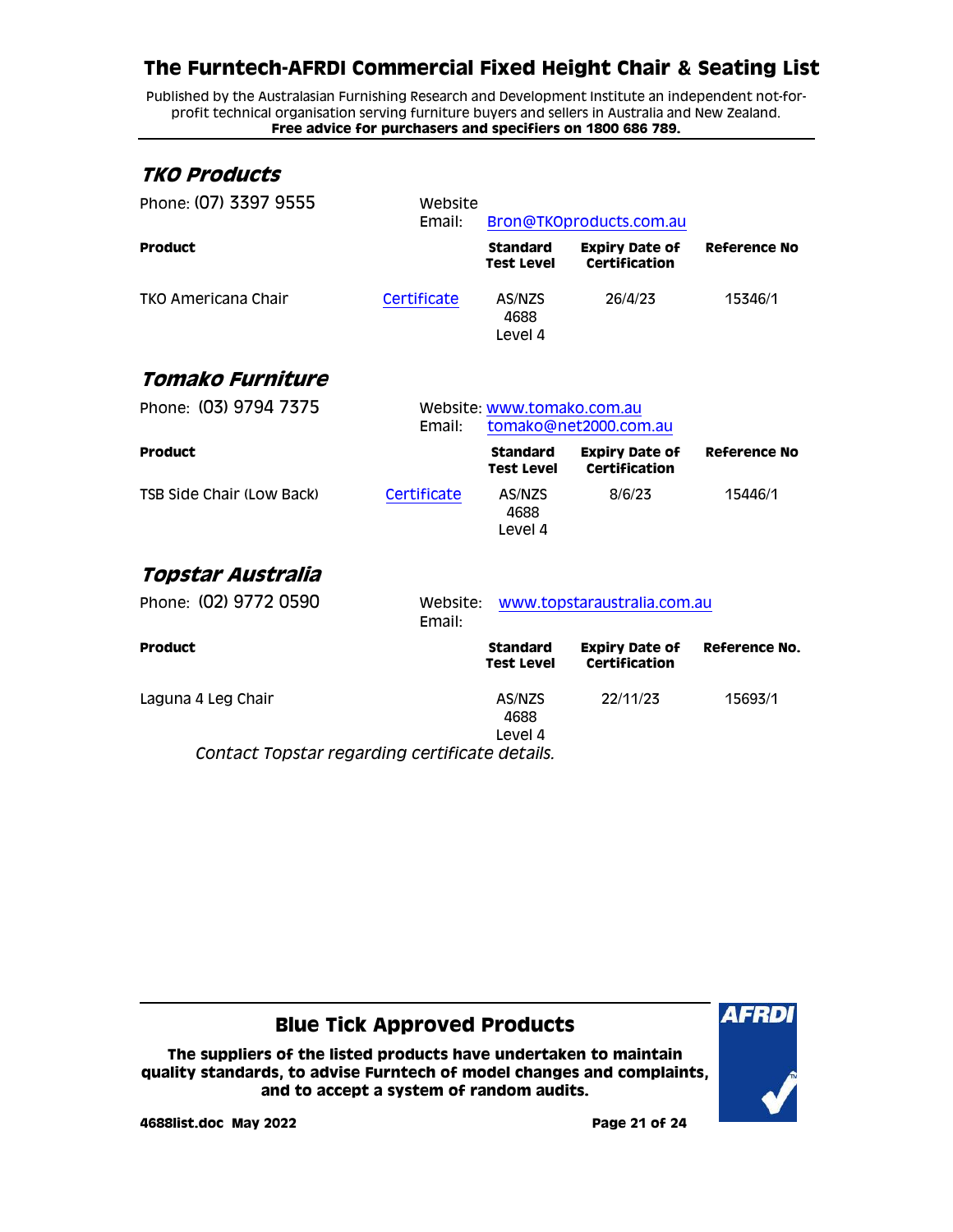Published by the Australasian Furnishing Research and Development Institute an independent not-forprofit technical organisation serving furniture buyers and sellers in Australia and New Zealand. **Free advice for purchasers and specifiers on 1800 686 789.**

### <span id="page-21-0"></span>**UCI Australia Pty Ltd**

| Phone: 1300 824 824 | Email:      | Website: www.uci.com.au<br>tim.dyer@ucim.com.au |                                        |              |
|---------------------|-------------|-------------------------------------------------|----------------------------------------|--------------|
| <b>Product</b>      |             | <b>Standard</b><br><b>Test Level</b>            | <b>Expiry Date of</b><br>Certification | Reference No |
| Runa Nesting Chair  | Certificate | AS/NZS<br>4688<br>Level 6                       | 12/11/21                               | 14238/1      |
| Splash Chair        | Certificate | AS/NZS<br>4688<br>Level 4                       | 31/10/22                               | 15081/1      |

### <span id="page-21-1"></span>**Wilkhahn, Wilkening & Hahne Pty Ltd**

| Phone: (02) 9310 3355                               | Website: www.wilkhahn.com.au<br>info@wilkhahn.com.au<br>Email: |                                      |                                        |                     |  |
|-----------------------------------------------------|----------------------------------------------------------------|--------------------------------------|----------------------------------------|---------------------|--|
| <b>Product</b>                                      |                                                                | <b>Standard</b><br><b>Test Level</b> | <b>Expiry Date of</b><br>Certification | <b>Reference No</b> |  |
| Graph 30 Range Conference<br>Chairs (301/5 & 302/5) | Certificate                                                    | AS/NZS<br>4688<br>Level 4            | 13/3/22                                | 14713/1             |  |
| Ceno 361/5 Chair                                    | Certificate                                                    | AS/NZS<br>4688<br>Level 4            | 7/4/22                                 | 14751/1             |  |
| Aline Multipurpose Chair 230/1                      | Certificate                                                    | AS/NZS<br>4688<br>Level 4            | 26/5/22                                | 14784/1             |  |
| On Cantilever Chair                                 | Certificate                                                    | AS/NZS<br>4688<br>Level 4            | 9/8/22                                 | 14922/1             |  |
| Occo 4 Leg Chair with timber<br>legs                | Certificate                                                    | AS/NZS<br>4688<br>Level 4            | 8/6/23                                 | 15432/1             |  |
| Metrik Chair 186                                    | Certificate                                                    | AS/NZS<br>4688<br>Level 4            | 27/6/23                                | 15433/1             |  |

#### **Blue Tick Approved Products**

**The suppliers of the listed products have undertaken to maintain quality standards, to advise Furntech of model changes and complaints, and to accept a system of random audits.**

**4688list.doc May 2022 Page 22 of 24**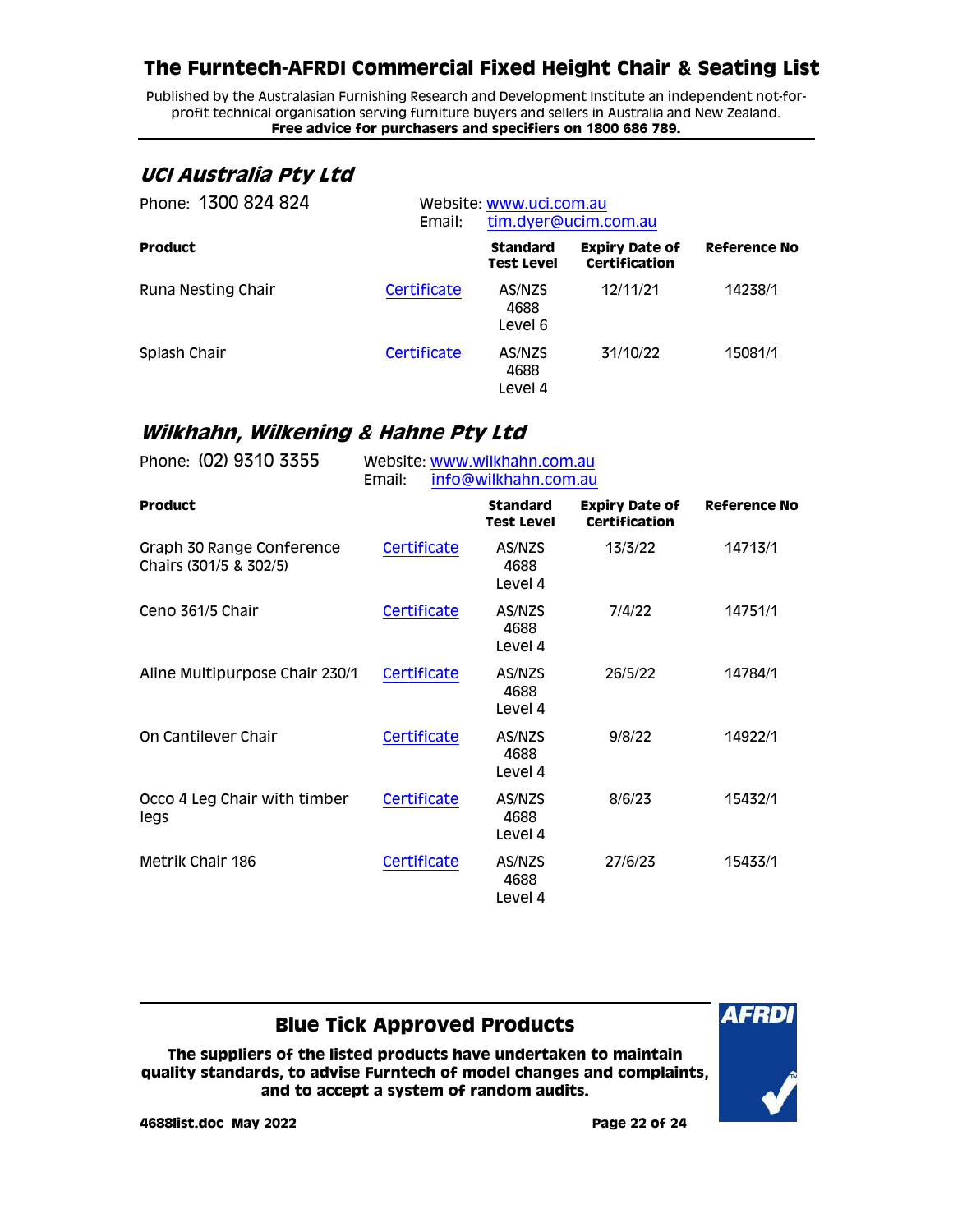Published by the Australasian Furnishing Research and Development Institute an independent not-forprofit technical organisation serving furniture buyers and sellers in Australia and New Zealand. **Free advice for purchasers and specifiers on 1800 686 789.**

### <span id="page-22-0"></span>**Wilkhahn, Wilkening & Hahne Pty Ltd con't**

| Phone: (02) 9310 3355                   | Website: www.wilkhahn.com.au<br>Email: | info@wilkhahn.com.au                 |                                        |              |
|-----------------------------------------|----------------------------------------|--------------------------------------|----------------------------------------|--------------|
| <b>Product</b>                          |                                        | <b>Standard</b><br><b>Test Level</b> | <b>Expiry Date of</b><br>Certification | Reference No |
| Neos 183/3 Cantilever Chair             | Certificate                            | AS/NZS<br>4688<br>Level 4            | 2/6/24                                 | 16020/1      |
| <b>AULA Chairs</b><br>238/10, 12 and 13 | Certificate                            | AS/NZS<br>4688<br>Level 4            | 4/9/24                                 | 16037/1      |

#### <span id="page-22-1"></span>**Workspace Commercial Furniture**

| Phone: (08) 8374 8900 | Website:<br>Email: | IDutton@workspace.com.au             |                                        |              |
|-----------------------|--------------------|--------------------------------------|----------------------------------------|--------------|
| <b>Product</b>        |                    | <b>Standard</b><br><b>Test Level</b> | <b>Expiry Date of</b><br>Certification | Reference No |
| Max Chair             | Certificate        | AS/NZS<br>4688<br>Level 4            | 21/4/23                                | 15223/1      |
| Bika Chair            | Certificate        | AS/NZS<br>4688<br>Level 6            | 1/6/23                                 | 15399/1      |

### <span id="page-22-2"></span>**Worthington Industries Pty Ltd**

| Phone: (03) 9729 1277                          | Email:      | Website: www.worthingtonfurniture.com.au<br>enquiries@worthingtonfurniture.com.au |                                        |                     |
|------------------------------------------------|-------------|-----------------------------------------------------------------------------------|----------------------------------------|---------------------|
| <b>Product</b>                                 |             | <b>Standard</b><br><b>Test Level</b>                                              | <b>Expiry Date of</b><br>Certification | <b>Reference No</b> |
| Converse Chair - High Back<br>(Non stacking)   | Certificate | AS/NZS<br>4688<br>Level 6                                                         | 18/9/21                                | 14450/1             |
| Converse Chair - Medium Back<br>(Non stacking) | Certificate | AS/NZS<br>4688<br>Level 6                                                         | 18/9/21                                | 14450/2             |
| Converse Chair - Low Back<br>(Non stacking)    | Certificate | AS/NZS<br>4688<br>Level 6                                                         | 18/9/21                                | 14450/3             |

#### **Blue Tick Approved Products**